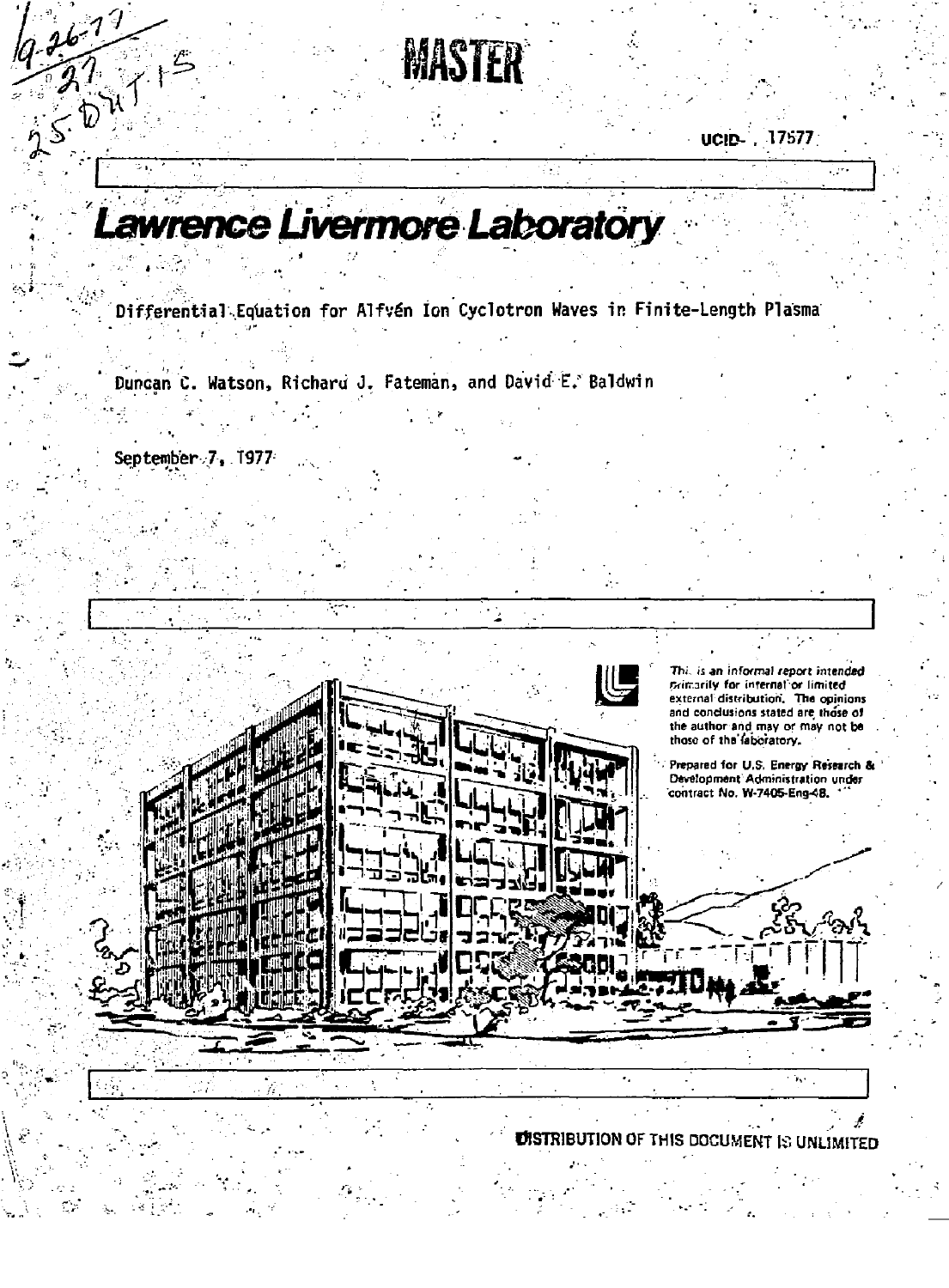## Differential Equation for Alfvén Ion Cyclotron Waves in Finite-length Plasma

Duncan C. Watson, Richard J. Fateman,  $^{\dagger}$  and David E. Baldwin Lawrence Livermore Laboratory, University of California Livermore, California 94550

## **ABSTRACT**

We find the fourth-order differential equation describing an Alfvénion-cyclotron wave propagating along a magnetic field of varying intensity. The equation is self-adjoint and possesses non-trivial turning points. The final form of the equation is checked using MACSYMA, a system for performing algebra on a computer.

<sup>†</sup>Permanent address:

Department of Electrical Engineering and Computer Science, University of California, Berkeley, CA 94720

**ENSTRIBUTION OF THIS DOCUMENT IS UNLIMITED** 

Work performed under the auspices of the U.S. Energy Research and Development Administration under Contract No. W-7405-Eng-48.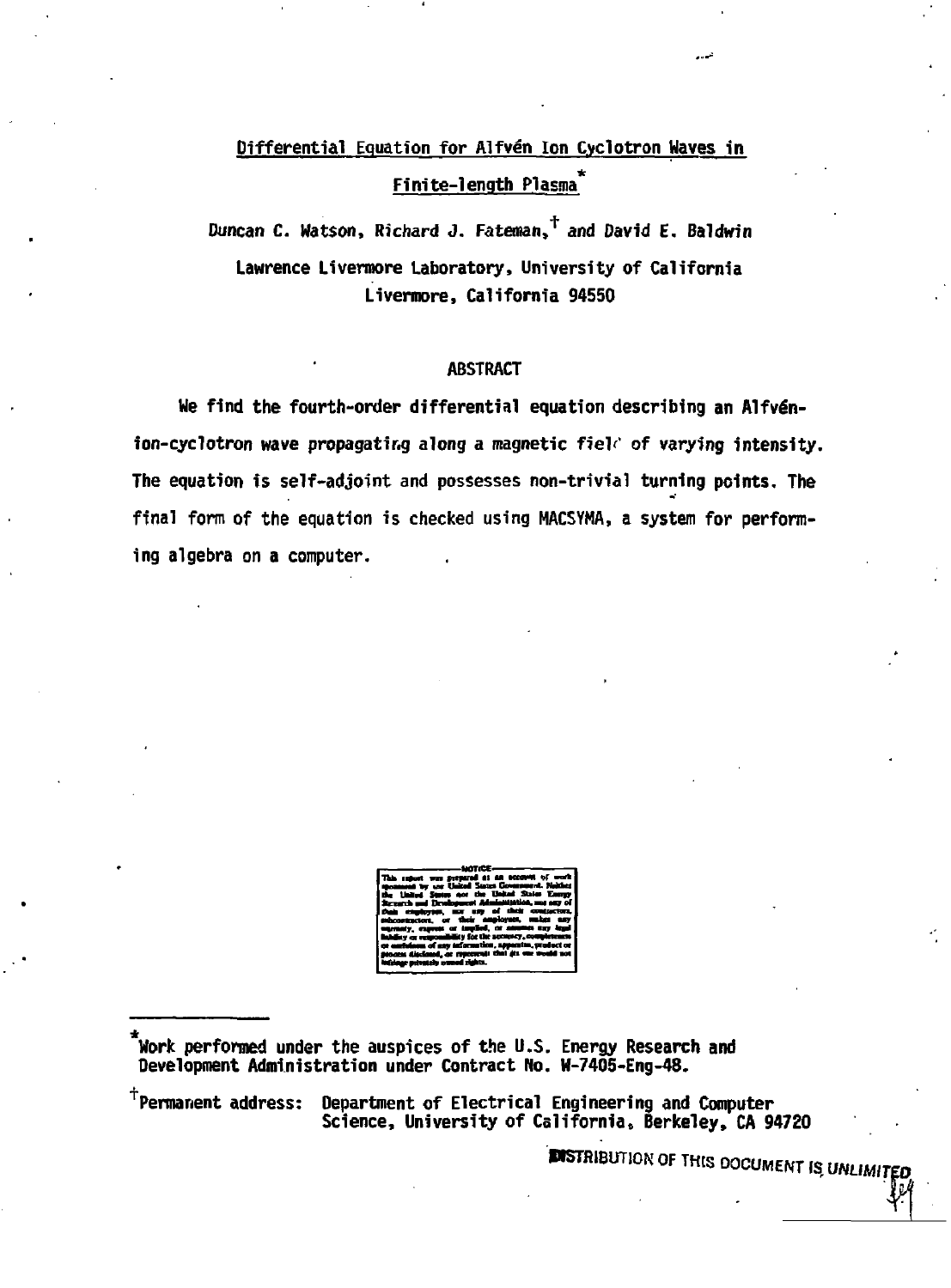**Electrostatic instabilities occurring in mirror-confined ion velocitydistributions have been thoroughly investigated. The study of electromagnetic instabilities occurring in mirror-confined distribution is still in progress.**  Of greatest concern is the Alfven-ion-cyclotron (AIC) mode.<sup>1,2</sup> This insta-**3 bility can become absolute; further, the shift from convective to absolute**  occurs at modest B-values and anisotropy-values (e.g.  $\beta \sim 0.5$  for  $T_1:T_0 \sim 2:1)^4$ **in homogeneous plasma. In the case of slight anisotrapy, stabilization via finite length is achieved by limiting the convective amplification. In the case of strong anisotropy, stabilization via finite length is achieved by spatially confining the mode sufficiently to depress its absolute growthrate. An estimate of such growthrate depression may be arrived at by starting from the homogeneous Vlasov dispersion function and making the HKB approximation. The further approximation that the dependence of wavenumber on position is quadratic simplifies computation. Such an estimate in a sense treats velocity space exactly, coordinate-space roughly. A complementary approach is to start**  from the inhomogeneous Vlasov equation<sup>8</sup> and carry out the fluid expansion.<sup>9</sup> The result is a differential equation whose coefficients contain moments of the velocity distribution. Such an estimate in a sense treats velocity-space **the velocity distributions** roughly.

To determine the import of either of the above methods it is useful to first combine both approximations and carry out a WKB treatment of the fluid dispersion relation. When this is done, it is found that a secondorder fluid expansion yields only traveling waves.<sup>10</sup> A coupling between these travelling waves may be achieved either by reflecting boundaries. as investigated by Tajima et al,<sup>10</sup> or by a resonance of the second-order modes. In the latter case, in order to determine the spatially-localized growing-mode structure, the fourth-order differential equation is required.

**growing-mode structure, the fourth-order differential equation Is required.** 

**-2-**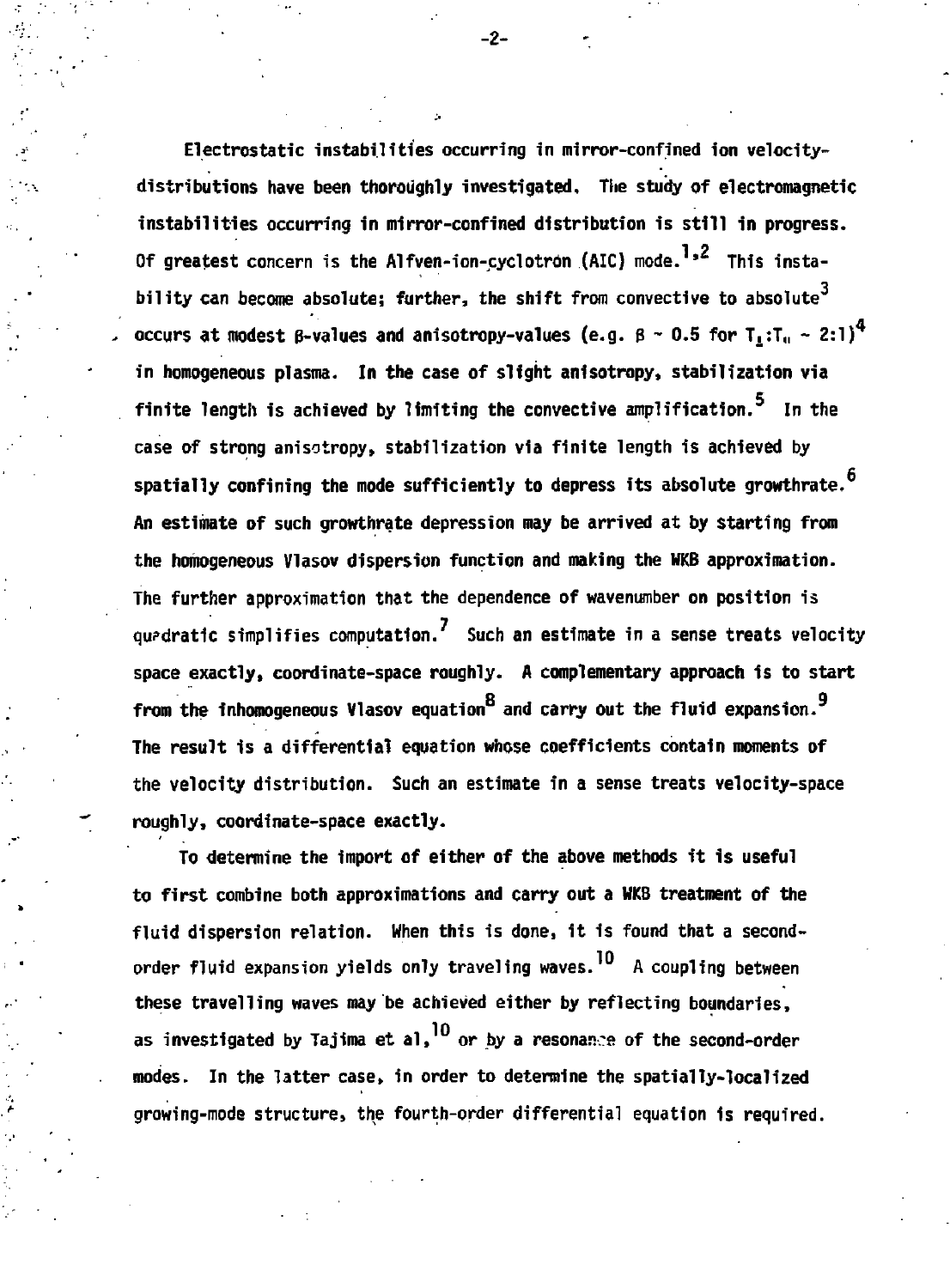We proceed without further ado to derive the fourth-order differential equation in z, the distance along the axis of an axisymmetric mirror machine, which describes the variation of  $E_1$ , the complex electric-field amplitude of a left-hand circularly-polarized wave propagating along the magnetic field.

The scalar differential equation for E<sub>1</sub>(z) is obtained by substituting **the linearized field** *t,* **(x, y, z) into Maxwell's wave equation** 

$$
-\frac{c^2}{\omega^2} \nabla \times (\nabla \times \vec{E_1}) + \vec{E_1} + \frac{i\vec{J_1}}{\epsilon_0 \omega} = 0
$$
 (1)

**We have taken the time variation e<sup>-jwt</sup>. To evaluate the spatial second derivatives on the axis of symuetry, it is necessary to know the off-axis field E~, out to second order in x and y. Me look for a class of modes which have no perpendicular variation. More strictly, we look for the simplest possible generalization of the uniform field modes, consistent with the curved fluxline geometry.** 

**The electron conductivity is such as to rule out any parallel component of E,. We therefore take E, to be everywhere perpendicular**  to the local  $\vec{B}$  and in addition assume left-hand circular polarization. **We assume no parallel currents in the equilibrium state, so that every point on the z-axis indexes a surface orthogonal to the field lines, namely the surface on which it lies- We fix E, to be "constant" over such a surface, which we regard as a "wavefront." (We repeat that this implies neglect in some sense of any perpendicular mode structure.) More precisely, we assume that the**  $\phi$ **-component of**  $\vec{E}$ **, in cylindrical coordinates remains constant as the observation point traverses the wavefront along a line**  of constant  $\phi$ . This prescription for connecting transverse polarizations **at different points on a curved wavefront to the transverse polarization** 

**-3-**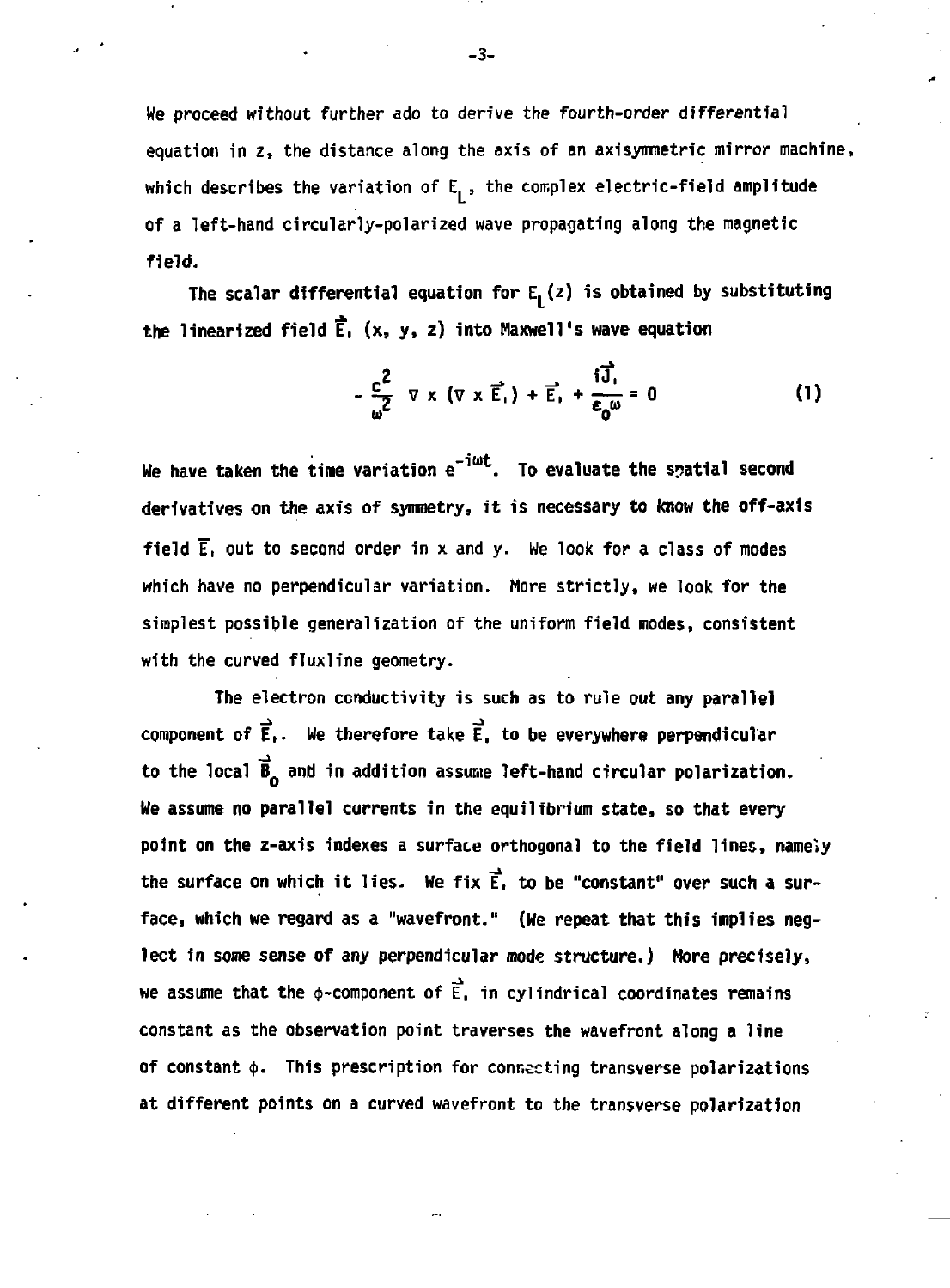**on axis preserves rotational symmetry about the axis. It has the additional**  virtue that it extends with only minor change to the case where B<sub>o</sub> has a **quadrupole component.** 

For this class of modes the Cartesian components of  $\vec{E}_1$  are, to second **order in x and y,** 

$$
\vec{E}_{1}(x,y,z) = \left(\begin{array}{cc} 1 - \frac{\Omega^{12}}{8\Omega^{2}} & x(x - iy) - \frac{\Omega^{1}}{4\Omega}(x^{2} + y^{2}) \frac{a}{\partial s} \\ -1 - \frac{\Omega^{12}}{8\Omega^{2}} & y(x - iy) + i \frac{\Omega^{1}}{4\Omega}(x^{2} + y^{2}) \frac{a}{\partial s} \\ \vdots & \vdots & \vdots \\ \frac{\Omega^{1}}{2\Omega}(x - iy) & \frac{\Omega^{1}}{2\Omega}(x - iy) \end{array}\right) E_{L}(s) \quad (2)
$$

**Here s indexes the wavefront on which (x,y,z) lies, E, (s) 1s a complex**  scalar, the operator 3/3s affects everything to the right ot it, a prime **denotes differentiation with respect to s carried out only on the primed**  quantity itself, and  $\Omega$  is the ion gyrofrequency. From this, and the fact **that s = z on the axis, it follows that** 

$$
\left[-\nabla \times (\nabla \times \vec{E}_1)\right]_{x=y=0} = \left[\left(\frac{\partial}{\partial z} - \frac{3\Omega^2}{2\Omega}\right)\left(\frac{\partial}{\partial z} + \frac{\Omega^2}{2\Omega}\right) + \frac{7\Omega^2}{8\Omega^2}\right] E_L(z) \begin{pmatrix} 1 \\ -1 \\ 0 \end{pmatrix}
$$
\n(3)

-4-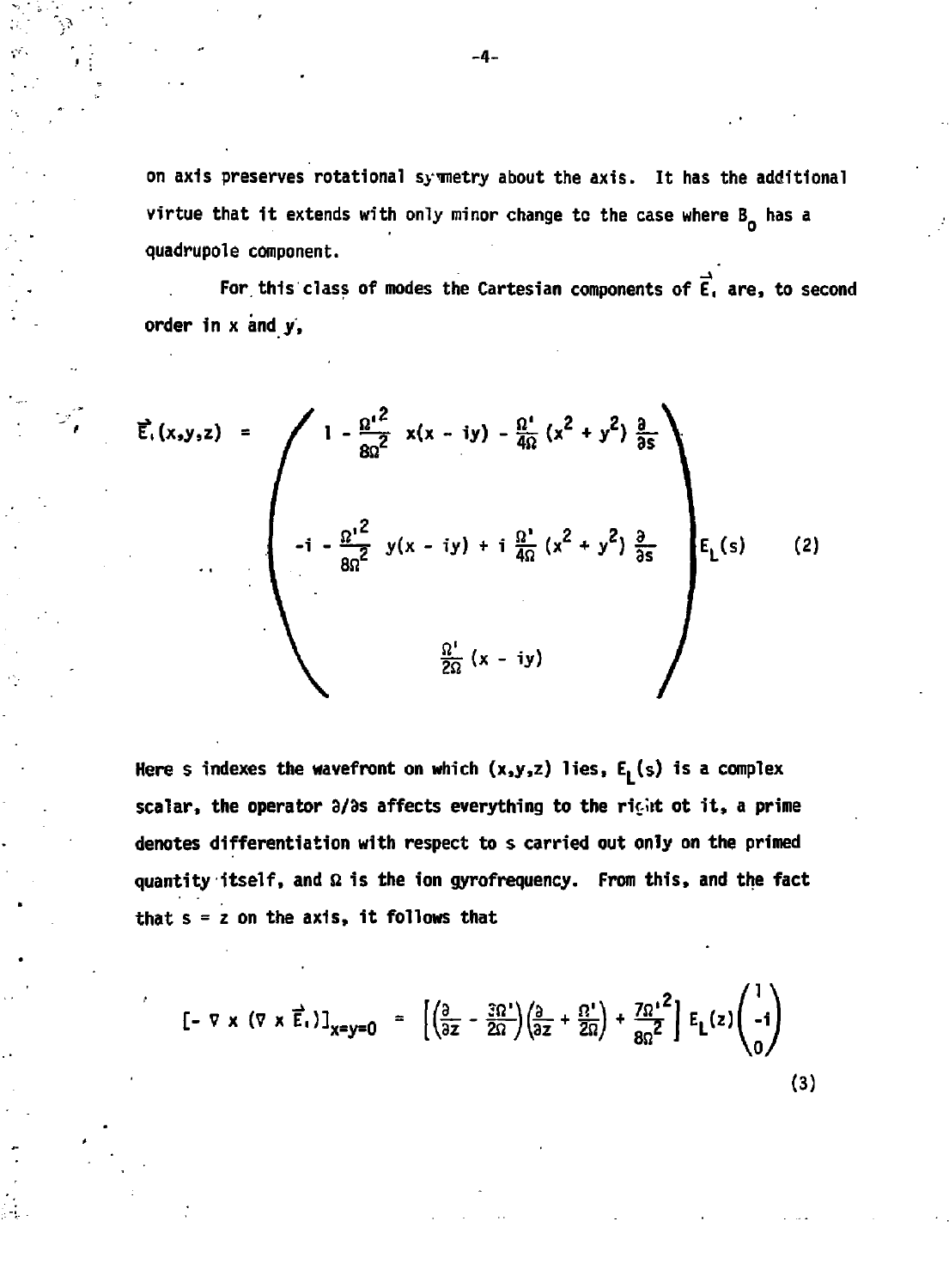**To obtain the perturbed ion current J, we start from the linearized Vlasov equation, written for a point on the axis of symmetry**  $x = y = 0$ **;** 

$$
i\omega f_1 + \Omega \frac{\partial f_1}{\partial \phi} = \vec{v} \cdot \frac{\partial f_1}{\partial \vec{r}} + \frac{q\vec{E}_1}{m} - \frac{\partial^2 f_0}{\partial \vec{v}} + \frac{iq}{m\omega} (\nabla \times \vec{E}_1) \times \vec{v} \cdot \frac{\partial^2 f_0}{\partial \vec{v}}
$$
(4)

**Here we have normalized to** 

$$
\int d^3v f_0(\vec{v}, \vec{r}) = n_0(\vec{r})
$$
 (5)

To evaluate the first and last terms on the right-hand-side it is necessary to know the off-axis field  $\vec{E}$ . Within our simple assumptions about mode structure, the first-order effect on f, of moving the observation point away from the axis is just a rotation of the local ( $\bm{{\mathsf{v}}}_\text{\tiny L}$ ,  $\bm{{\mathsf{v}}}_\text{\tiny H}$ ) reference  $8$  which is propositional to  $0$ frame, which is proportional to *a /2a,* the local rate of flux line conver gence. The curl of  $\vec{E}$ , is known from (2). The overall result is that (4) reduces to an equation which is one-dimensional in space:

$$
(\Omega - \omega) f_{L} = \frac{iq}{m} \frac{\partial^{2} \theta}{\partial v_{L}} E_{L} - \frac{q}{m\omega} \left( v_{u} \frac{\partial^{2} \theta}{\partial v_{L}} - v_{L} \frac{\partial^{2} \theta}{\partial v_{u}} \right) \left( \frac{\partial}{\partial z} - \frac{\Omega^{2}}{2\Omega} \right) E_{L}
$$
\n
$$
\frac{\partial f_{L}}{\partial v_{u}} = \frac{iq}{m} \frac{\partial^{2} f_{L}}{\partial v_{L}} E_{L} - \frac{q}{m\omega} \left( v_{u} \frac{\partial^{2} f_{L}}{\partial v_{u}} - v_{L} \frac{\partial^{2} f_{L}}{\partial v_{u}} \right) \left( \frac{\partial}{\partial z} - \frac{\Omega^{2}}{2\Omega} \right) E_{L}
$$

 $\frac{1}{2}$  32  $\frac{1}{2}$   $\frac{1}{2}$   $\frac{3}{2}$   $\frac{1}{2}$   $\frac{3}{2}$   $\frac{1}{2}$   $\frac{3}{2}$   $\frac{1}{2}$   $\frac{3}{2}$   $\frac{1}{2}$   $\frac{1}{2}$   $\frac{1}{2}$   $\frac{1}{2}$   $\frac{1}{2}$   $\frac{1}{2}$   $\frac{1}{2}$   $\frac{1}{2}$   $\frac{1}{2}$   $\frac{1}{2}$   $\frac{1}{2}$   $\frac{1}{2}$ 

**-5-**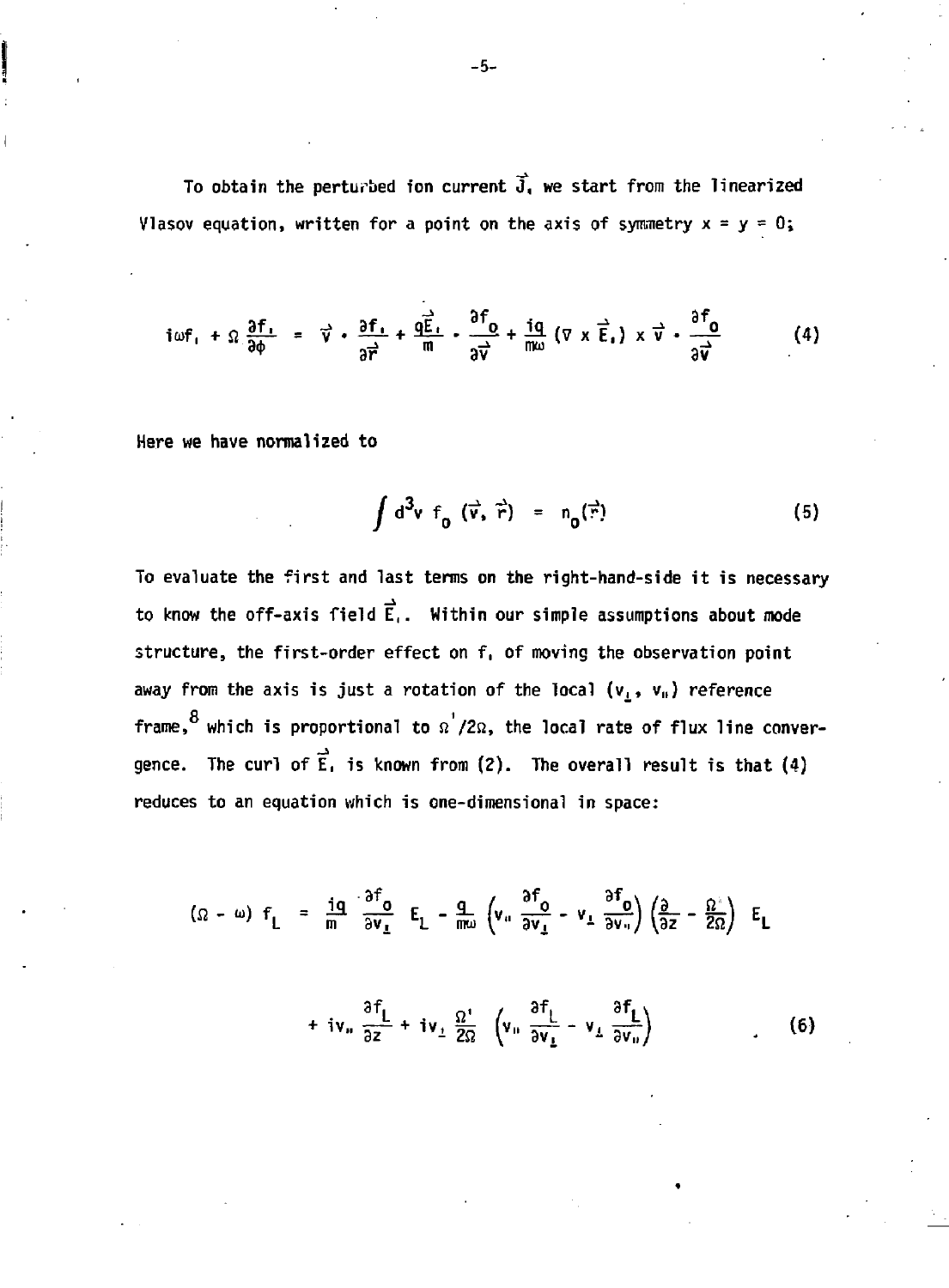**where** 

$$
f_{1} = e^{-i\phi} f_{L} (v_{1}, v_{1})
$$
 (7)

**On solving (6), substitution into (1) and the use of (3) will yield the form** 

$$
\frac{c^2}{\omega^2} \left\{ \left( \frac{3}{3z} - \frac{3}{2} \frac{\Omega^1}{\Omega} \right) \left( \frac{3}{3z} + \frac{\Omega^1}{2\Omega} \right) + \frac{7}{8} \frac{\Omega^1}{\Omega}^2 \right\} \quad E_L(z) + E_L(z) + \frac{iJ_L(z)}{\varepsilon_0 \omega} = 0 \quad (8)
$$

**where** 

$$
J_{L}(z) = \frac{q}{2} \int d\vec{v} \; v_{L} \; f_{L}(z) \tag{9}
$$

We solve (6), by expanding  $f_L$  in powers of the operator  $\partial/\partial z$ , with the scalar function  $\Omega'/\Omega$  treated as having the same order.<sup>9</sup> The resulting hierarchy of equations is

$$
(\Omega - \omega) f_L^{(0)} = \frac{iq}{m} \frac{\partial f_0}{\partial v_L} E_L
$$
 (10)

$$
( \Omega - \omega ) f_L^{(1)} = \frac{q}{m\omega} v_L \left( \frac{3f_0}{3v_0} - 2v_u \frac{3f_0}{3v_2^2} \right) \left( \frac{3}{3z} - \frac{\Omega^2}{2\Omega} \right) E_L
$$

$$
+\left[iv_{\rm u}\frac{\partial}{\partial z}-iv_{\rm L}^2\frac{\Omega}{2\Omega}\left(\frac{\partial}{\partial v_{\rm u}}-2v_{\rm u}\frac{\partial}{\partial v_{\rm L}}\right)\right]f_{\rm L}^{(0)}\qquad (11)
$$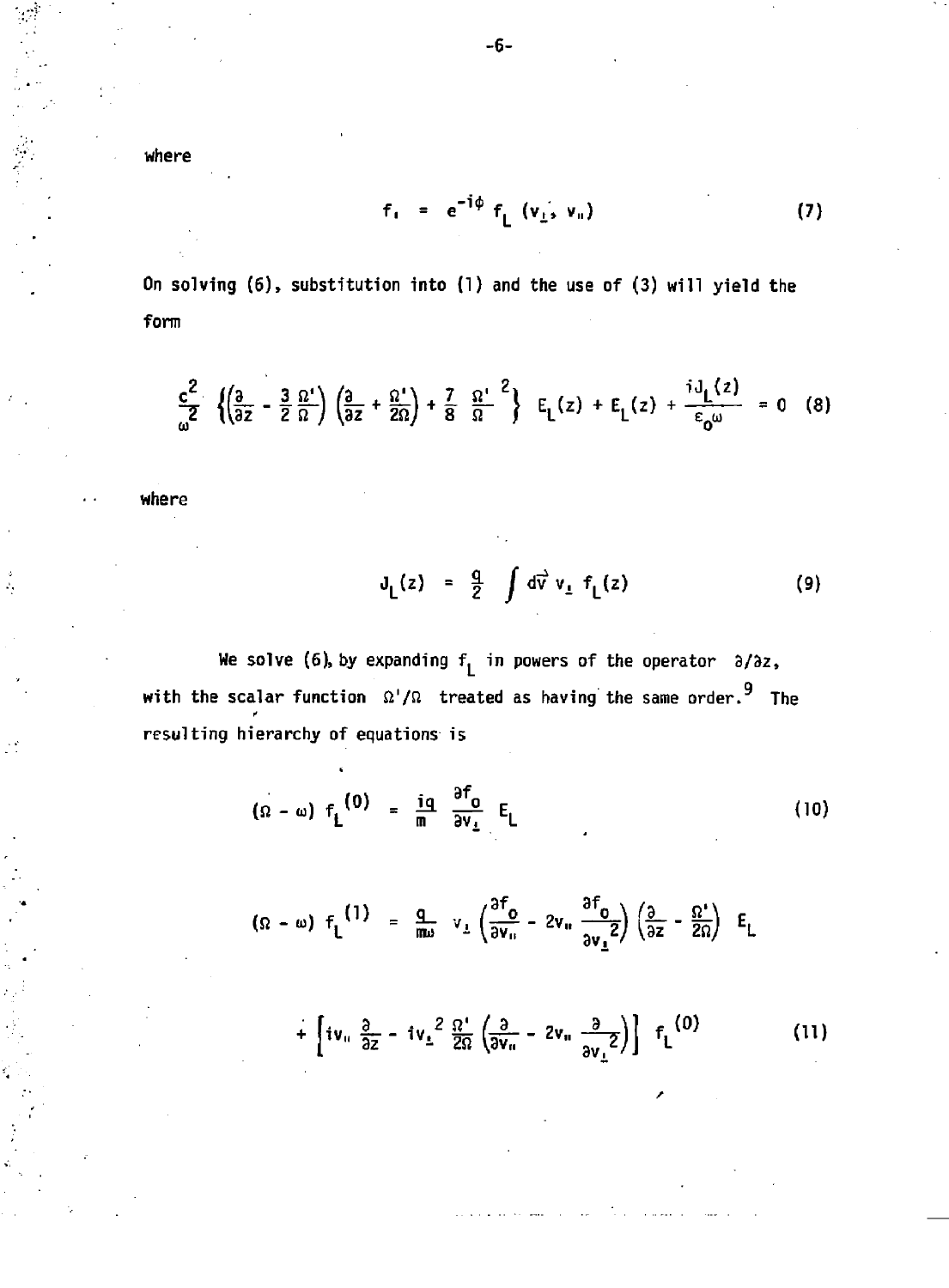$$
(\Omega - \omega) f_L^{(j)} = \left[ i v_n \frac{\partial}{\partial z} - i v_{\perp}^2 \frac{\Omega'}{2\Omega} \left( \frac{\partial}{\partial v_n} - 2 v_n \frac{\partial}{\partial v_{\perp}} 2 \right) \right] f_L^{(j-1)}
$$
(12)

Assume that  $f_{\alpha}$  (v<sub>L</sub>, v<sub>"</sub>) is even in v<sub>"</sub>. Then by inspection the  $f_{\alpha}$ <sup>, , ,</sup> **with n** odd are odd in  $v_n$  so that the corresponding  $J_k^{(n)}$  are zero.

It proves advantageous to write down the integrals defining the  $J_i^{(n)}$ , **n even, and evaluate them by successive partial integrations over velocity**  space, working "from the top down", rather than try to find the  $f_L^{(\eta)}$  explicitly.

$$
J_{L}^{(0)} = \frac{q}{2} \int d\vec{v} v_{L} f_{L}^{(0)} = \frac{iq^{2}}{m(\Omega - \omega)} \int d\vec{v} v_{L}^{2} \frac{\partial f_{0}}{\partial v_{L}^{2}} E_{L}
$$

$$
= -\frac{i\epsilon_{0} \omega_{D}^{2}}{\Omega - \omega} E_{L}
$$
(13)

as expected.

$$
J_{L}^{(2)} = \frac{q}{2} \int d\vec{v} \, v_{L} \, f_{L}^{(2)}
$$

$$
= \frac{iq}{2(\Omega-\omega)} \frac{\partial}{\partial z} \int d\vec{v} \; v_{\perp} v_{\rm n} \; f_{\rm L}^{(1)}
$$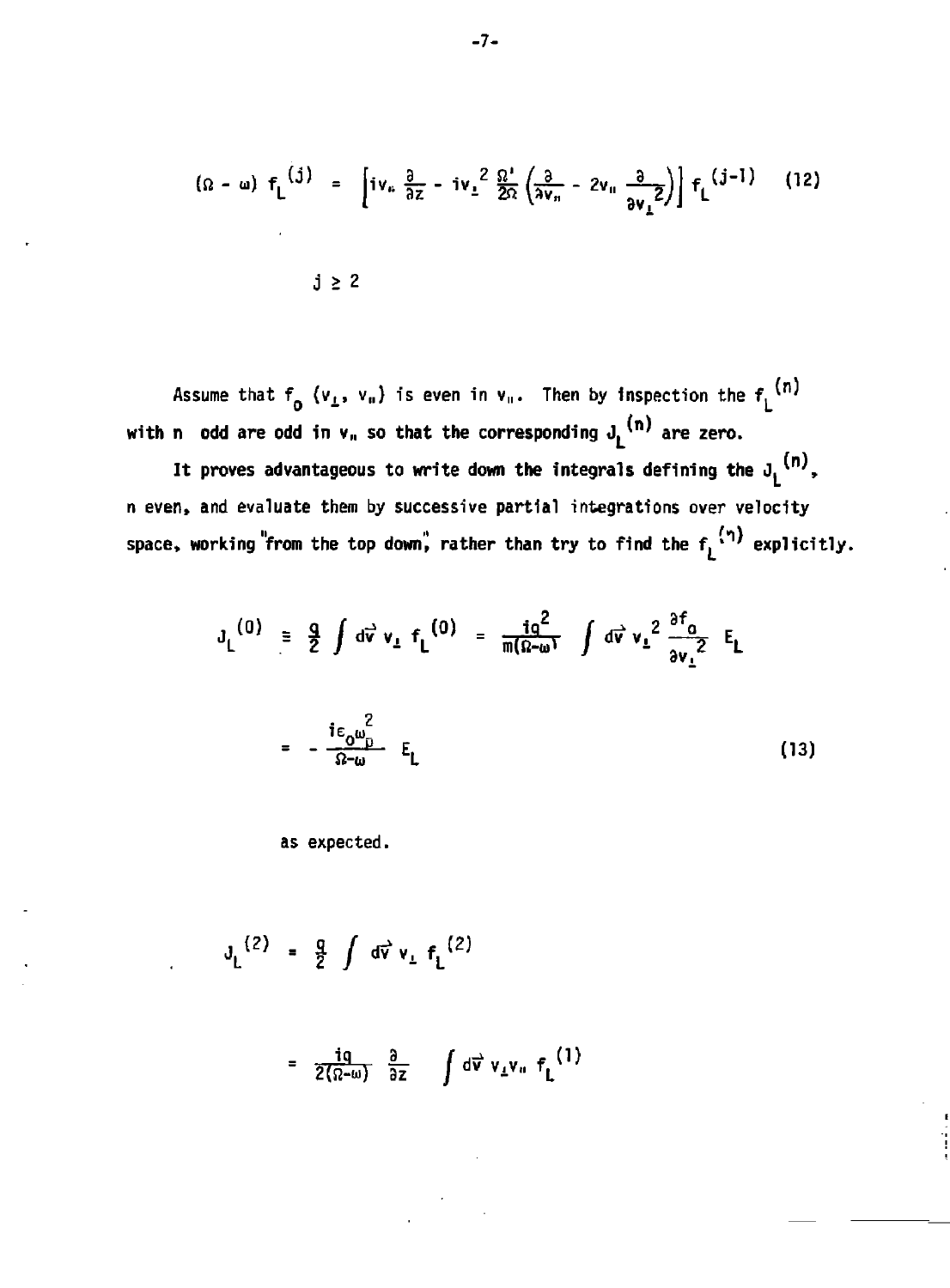$$
-\frac{iq}{2(\Omega-\omega)}\frac{\Omega'}{2\Omega}\int d\vec{v}\left(v_{\perp}^{3}\frac{\partial}{\partial v_{u}}-2v_{u}v_{\perp}^{3}\frac{\partial}{\partial v_{\perp}}\right) f_{L}^{(1)}
$$
(14)

Integrate by parts with respect to  $\bf{v}_0$  and with respect to  $\bf{v_L}^2$ 

 $\mathcal{G}$ 

$$
J_{L}^{(2)} = \frac{iq}{2(\Omega - \omega)} \left( \frac{\partial}{\partial z} - \frac{3\Omega'}{2\Omega} \right) \int d\vec{v} \, v_{\mu} v_{\mu} \, f_{L}^{(1)} \qquad (15)
$$

i

**Evaluate the integral in (15) by using (11) and (10), integrating by parts**   $\mathbf{z} = \mathbf{z} \cdot \mathbf{z}$  are  $\mathbf{z} \cdot \mathbf{z} = \mathbf{z} \cdot \mathbf{z}$  .  $\mathbf{z} \cdot \mathbf{z} = \mathbf{z} \cdot \mathbf{z}$  .  $\mathbf{z} \cdot \mathbf{z} = \mathbf{z} \cdot \mathbf{z}$ 

$$
d\vec{v} \, v_{\mu} v_{\mu} f_{L}^{(1)}
$$
\n
$$
= \frac{q}{m\omega(\Omega-\omega)} (2n_{0} < v_{\mu}^{2} > - n_{0} < v_{L}^{2} >) \left(\frac{\partial}{\partial z} - \frac{\Omega^{2}}{2\Omega}\right) E_{L}
$$
\n
$$
+ \frac{q}{m(\Omega-\omega)} \frac{\partial}{\partial z} 2n_{0} < v_{\mu}^{2} > \frac{E_{L}}{\Omega-\omega}
$$
\n
$$
- \frac{q}{m(\Omega-\omega)} \frac{\Omega^{2}}{2\Omega} (6n_{0} < v_{\mu}^{2} > - \Psi n_{0} < v_{L}^{2} >) \frac{E_{L}}{\Omega-\omega}
$$
\n(16)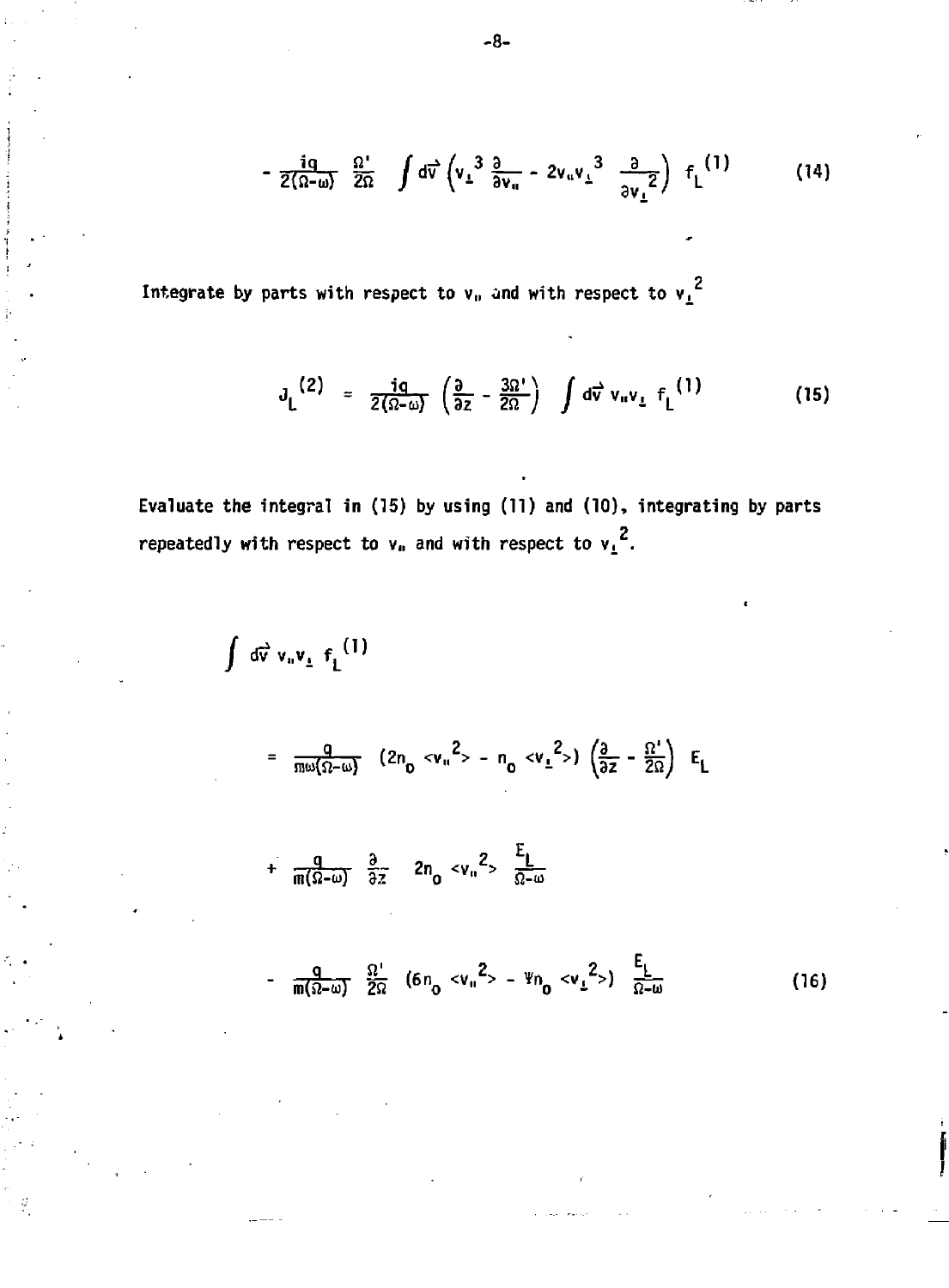Here  $n_0(z)$  is the particle number density and < > denotes the average **over the velocity distribution. Now use the relation which derives from adiabatlc invariance** 

$$
(n_0 < v_{\rm u}^2>)' = \frac{\Omega'}{\Omega} (n_0 < v_{\rm u}^2) - \frac{1}{2} n_0 < v_{\rm t}^2) \tag{17}
$$

**to rewrite (16) in the form** 

$$
\int d\vec{v} \, v_{\mu} v_{\mu} \, f_{L}^{(1)} = \frac{q}{m\omega} \left[ \frac{2\Omega}{\Omega - \omega} n_{0} \, v_{\mu}^{2} - n_{0} \, v_{L}^{2} \right] \left( \frac{\partial}{\partial z} + \frac{\Omega^{2}}{2\Omega} \right) \, \frac{E_{L}}{\Omega - \omega} \qquad (18)
$$

**Substitute in (15)** 

$$
J_{L}^{(2)} = \frac{i\epsilon_0}{\omega(\Omega-\omega)} \left(\frac{\partial}{\partial z} - \frac{3\Omega'}{2\Omega}\right) \left[\omega_p^2 \frac{\Omega}{\Omega-\omega} < v_n^2 > -\frac{3v_1^2}{2}\right] \left(\frac{\partial}{\partial z} + \frac{\Omega'}{2\Omega}\right) \frac{E_L}{\Omega-\omega}
$$
 (19)

**Note the similarity between the differential operators appearing in (8) and (19). On to fourth order (compare (14));** 

$$
J_{L}^{(4)} = \frac{iq}{2(\Omega-\omega)} \frac{\partial}{\partial z} \int d\vec{v} v_{L}v_{n} f_{L}^{(3)}
$$
  
- 
$$
\frac{iq}{2(\Omega-\omega)} \frac{\Omega'}{2\Omega} \int d\vec{v} (v_{L}^{3} \frac{\partial}{\partial v_{n}} - 2 v_{n}v_{L}^{3} \frac{\partial}{\partial v_{L}^{2}}) f_{L}^{(3)}
$$
(20)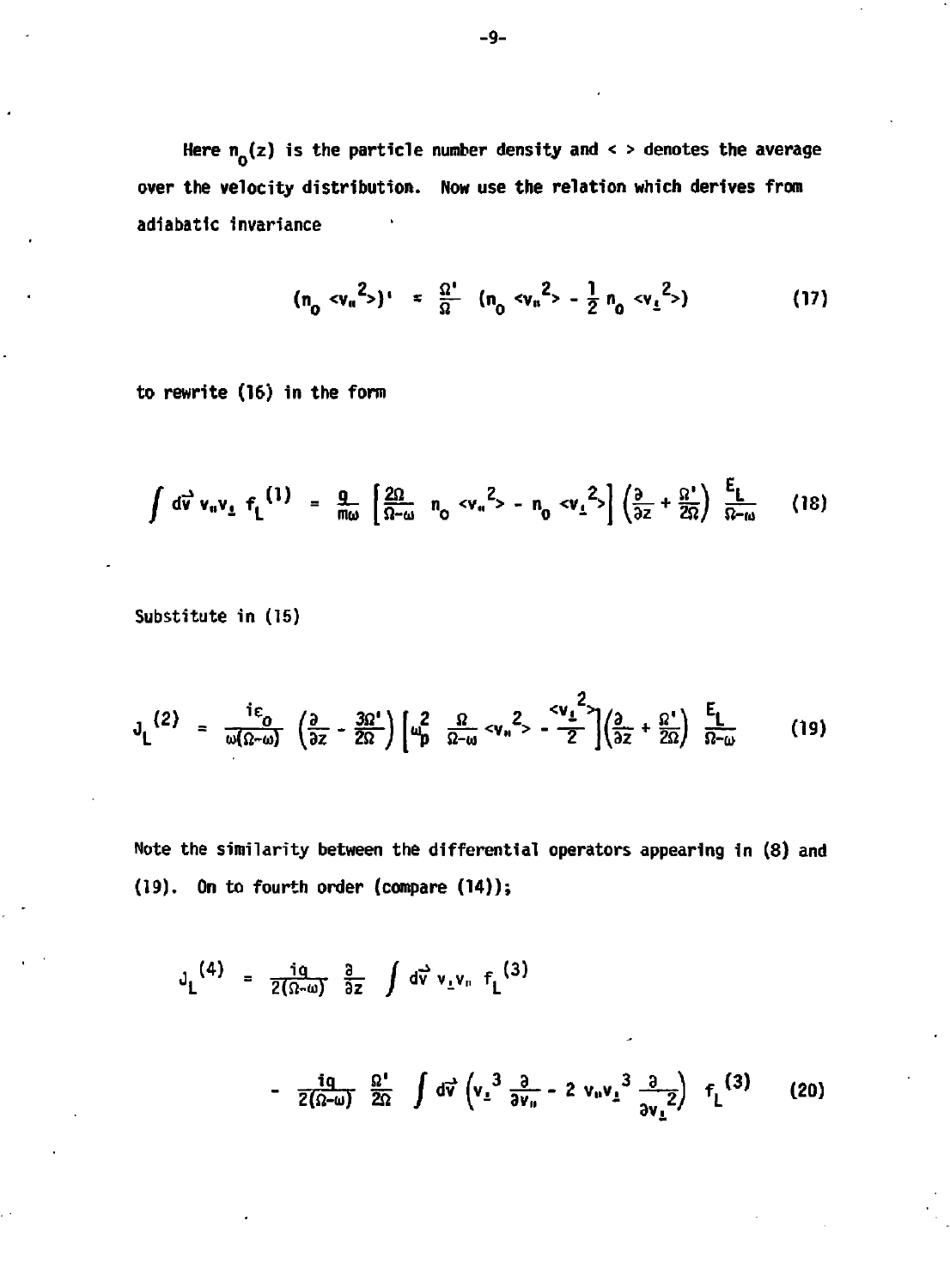Integrate by parts with respect to  $v_{\rm u}$  and with respect to  $v_{\rm \perp}^2$  (compare (15))

$$
J_L^{\left(4\right)} = \frac{ig}{2(\Omega - \omega)} \left( \frac{3}{2z} - \frac{3\Omega'}{2\Omega} \right) \int d\vec{v} \, v_u v_L \, f_L^{\left(3\right)} \tag{21}
$$

**Using the same technique repeatedly** 

$$
\int d\vec{v} \, v_{\shortparallel} v_{\perp} f_L^{(3)} = \frac{i}{\Omega - \omega} \left[ \left( \frac{\partial}{\partial z} - \frac{3\Omega^2}{2\Omega} \right) \int d\vec{v} \, v_{\perp} v_{\shortparallel}^2 f_L^{(2)} + \frac{\Omega^2}{2\Omega} \int d\vec{v} \, v_{\perp}^3 f_L^{(2)} \right]
$$
\n(22)

$$
\int d\vec{v} \ v_{\perp} v_{\perp}^2 f_L^{(2)} = \frac{i}{\Omega - \omega} \left[ \left( \frac{\partial}{\partial z} - \frac{3\Omega^4}{2\Omega} \right) \int d\vec{v} \ v_{\perp} v_{\perp}^3 f_L^{(1)} + \frac{\Omega^4}{\Omega} \int d\vec{v} \ v_{\perp}^3 v_{\perp} f_L^{(1)} \right]
$$
\n(23)

$$
\int d\vec{v} v_{\perp}^{3} f_{\perp}^{(2)} = \frac{i}{\Omega - \omega} \left( \frac{\partial}{\partial z} - \frac{5\Omega'}{2\Omega} \right) \int d\vec{v} v_{\perp}^{3} v_{\perp} f_{\perp}^{(1)}
$$
 (24)

**Use (10), (11) and two further relations derived from adiabatic invariance** 

$$
(n_0 < v_{\rm u}^4>)' = \frac{\Omega'}{\Omega} n_0 (< v_{\rm u}^4> - \frac{3}{2} < v_{\rm u}^2 v_{\rm u}^2)
$$
 (25)

$$
(n_0<\nu_n^2\nu_1^2>)' = \frac{\Omega'}{\Omega} n_0(2<\nu_n^2\nu_1^2> - \frac{1}{2}<\nu_1^4>)
$$
 (26)

**to express the integrals on the right-hand-side of (23) and (24) in the form** 

$$
\int d\vec{v} \, v_{\perp} v_{\parallel}^3 \, f_{\perp}^{(1)} = \frac{2q \, n_0}{m \omega} \left[ \frac{\Omega v_{\parallel}^4}{\Omega - \omega} - \frac{3}{2} \, v_{\perp}^2 v_{\parallel}^2 \right] \left( \frac{\partial}{\partial z} + \frac{\Omega^2}{2\Omega} \right) \frac{f_{\perp}}{\Omega - \omega} \tag{27}
$$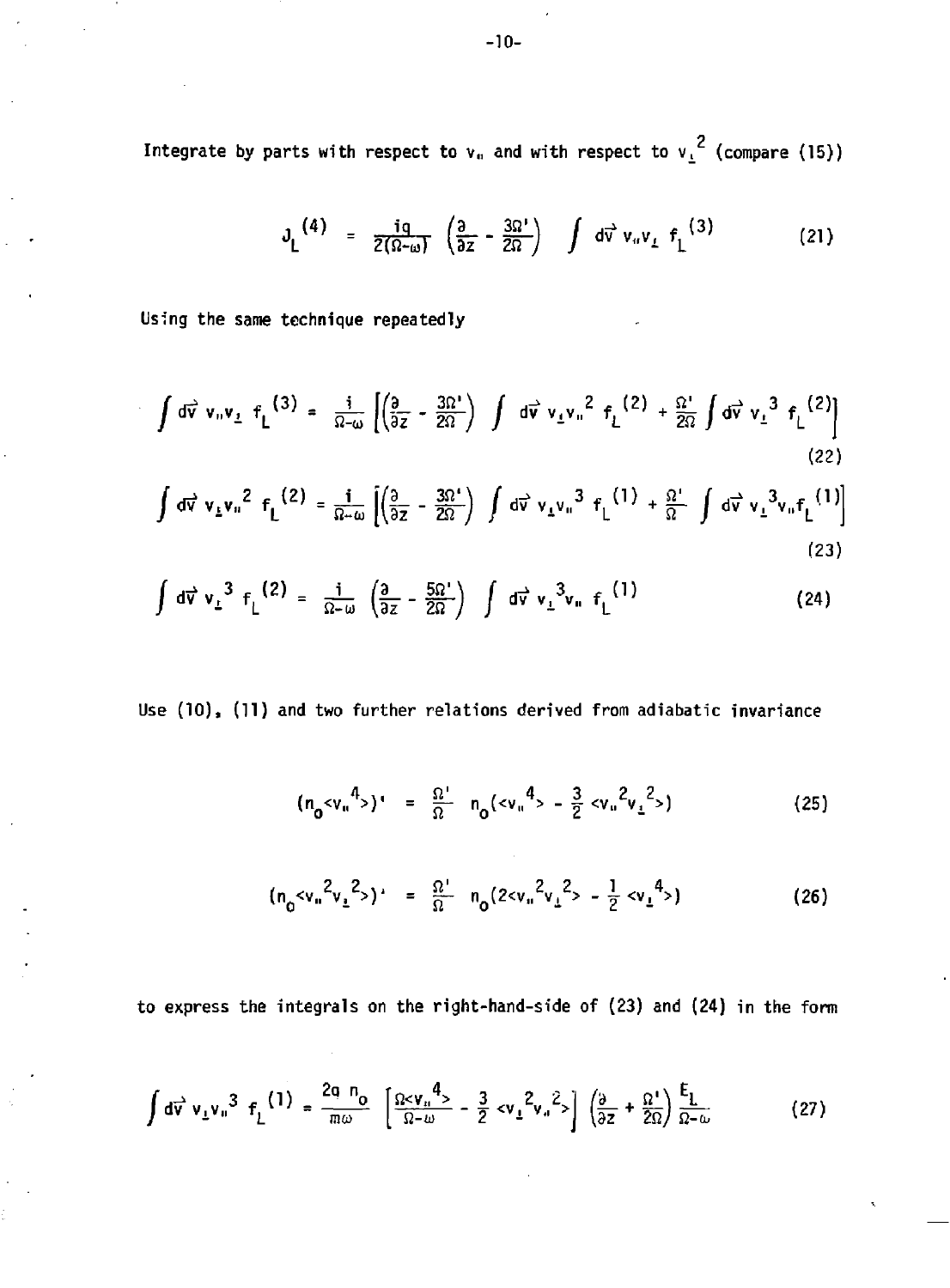$$
\int d\vec{v} \ v_{\perp}^3 v_{\parallel} \ f_{\parallel}^{(1)} = \frac{2q n_0}{m \omega} \left[ \frac{2c v_{\perp}^2 v_{\parallel}^2}{\Omega - \omega} - \frac{1}{2} c v_{\perp}^4 \right] \left( \frac{\partial}{\partial z} + \frac{\Omega^4}{2\Omega} \right) \ \frac{E_{\perp}}{\Omega - \omega} \tag{28}
$$

**Substituting (22) - (24) and (27), (28) back into (21), obtain** 

 $\sim$ 

ï

J

$$
J_{L}^{(4)} = \frac{iq^{2}}{m\omega} \frac{1}{\Omega - \omega} \left( \frac{\partial}{\partial z} - \frac{3\Omega^{4}}{2\Omega} \right) \frac{1}{\Omega - \omega}
$$
\n
$$
\left\{ \left( \frac{\partial}{\partial z} - \frac{3\Omega^{4}}{2\Omega} \right) \frac{1}{\Omega - \omega} \left( \frac{\partial}{\partial z} - \frac{3\Omega^{4}}{2\Omega} \right) n_{0} \left[ \Omega < v_{u}^{4} > -\frac{3}{2} \left( \Omega - \omega \right) < v_{L}^{2} v_{u}^{2} > \right] \right.
$$
\n
$$
+ \left( \frac{\partial}{\partial z} - \frac{3\Omega^{4}}{2\Omega} \right) \frac{1}{\Omega - \omega} \frac{\Omega^{4}}{\Omega} n_{0} \left[ 2\Omega < v_{\perp}^{2} v_{u}^{2} > -\frac{1}{2} \left( \Omega - \omega \right) < v_{\perp}^{4} > \right]
$$
\n
$$
+ \frac{\Omega^{4}}{2\Omega} \frac{1}{\Omega - \omega} \left( \frac{\partial}{\partial z} - \frac{5\Omega^{4}}{2\Omega} \right) n_{0} \left[ 2\Omega < v_{\perp}^{2} v_{u}^{2} > -\frac{1}{2} \left( \Omega - \omega \right) < v_{\perp}^{4} > \right] \right\}
$$
\n
$$
+ \frac{1}{2\Omega} \frac{1}{\Omega - \omega} \left( \frac{\partial}{\partial z} - \frac{5\Omega^{4}}{2\Omega} \right) n_{0} \left[ 2\Omega < v_{\perp}^{2} v_{u}^{2} > -\frac{1}{2} \left( \Omega - \omega \right) < v_{\perp}^{4} > \right] \right\}
$$
\n
$$
(29)
$$

i

**Commute the fourth moments back past one layer of derivative operators, to the "center" of the whole expression, using the relations (25) and (26). The composite operator in braces becomes** 

ı,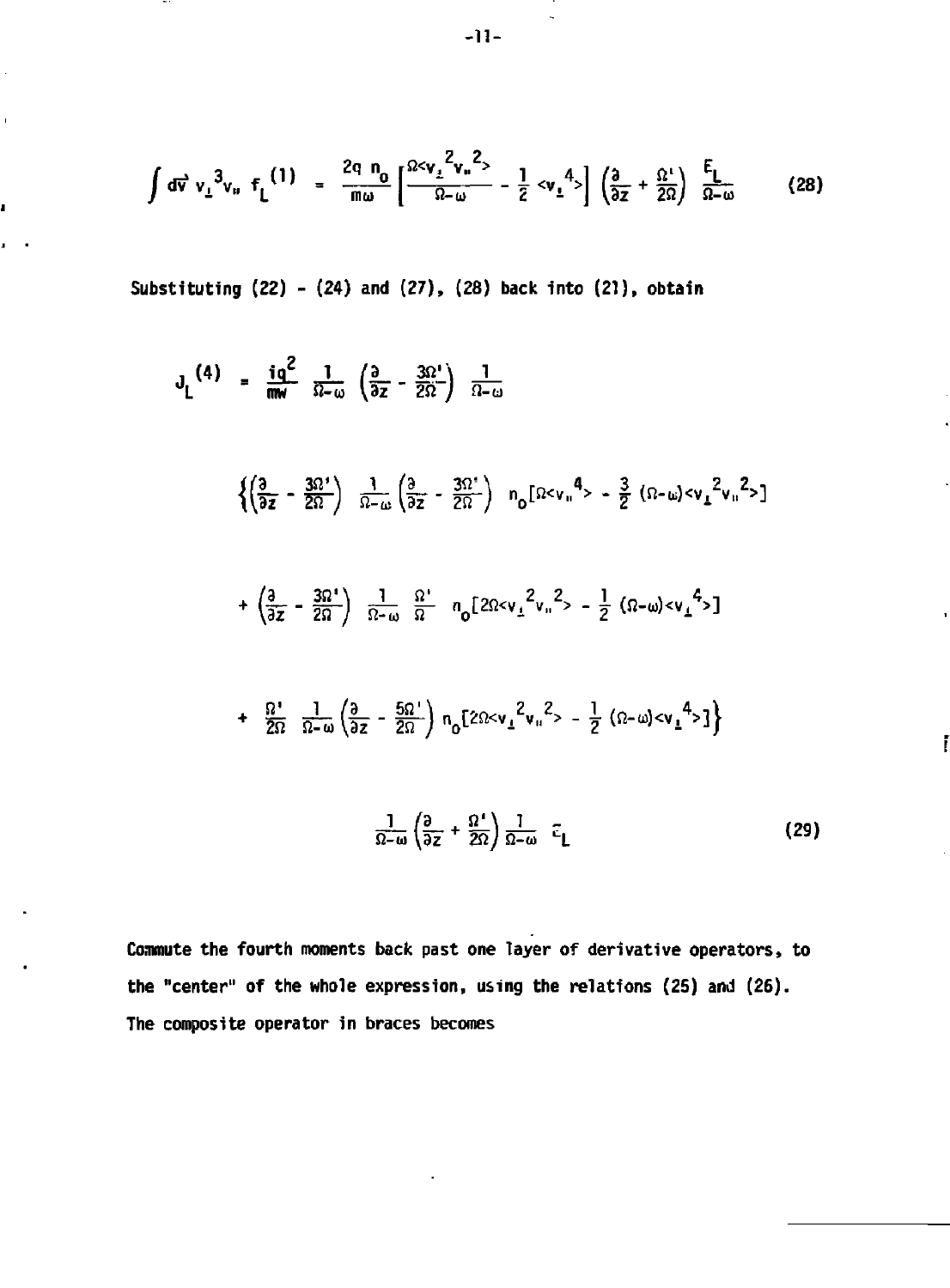$$
F = \left(\frac{\partial}{\partial z} - \frac{3\Omega^4}{2\Omega}\right) n_0 \left[\frac{\Omega}{\Omega - \omega} \langle v_n^4 \rangle - \frac{3}{2} \langle v_1^2 \rangle_n^2 \rangle \right] \left(\frac{\partial}{\partial z} + \frac{\Omega^4}{2\Omega}\right)
$$
  

$$
- \left(\frac{\partial}{\partial z} - \frac{3\Omega^4}{2\Omega}\right) n_0 \left[\frac{2\Omega}{\Omega - \omega} \langle v_n^2 v_1^2 \rangle - \frac{1}{2} \langle v_1^4 \rangle \right] \left(\frac{\Omega^4}{2\Omega}\right)
$$
  

$$
+ \frac{\Omega^4}{2\Omega} n_0 \left[\frac{2\Omega}{\Omega - \omega} \langle v_n^2 v_1^2 \rangle - \frac{1}{2} \langle v_1^4 \rangle \right] \left(\frac{\partial}{\partial z} - \frac{5\Omega^4}{2\Omega}\right)
$$
  

$$
+ \frac{\Omega^4}{2\Omega} n_0 \left[\frac{2\Omega}{\Omega - \omega} \langle v_n^2 v_1^2 \rangle - \frac{1}{2} \langle v_1 \omega \rangle \langle v_1^4 \rangle \right] \tag{30}
$$

Now make use of the operator identity

$$
\Omega^{-n} \frac{\partial}{\partial z} \Omega^{n} \equiv \frac{\partial}{\partial z} + n \frac{\Omega^{1}}{\Omega}
$$
 (31)

to deduce

$$
\Omega^{-3/2} \ F \ \Omega^{-1/2} = \frac{\partial}{\partial z} \ n_0 \left[ \frac{c v_{\shortparallel}^4}{\Omega(\Omega - \omega)} - \frac{3}{2} \frac{c v_{\perp}^2 v_{\shortparallel}^2}{\Omega^2} \right] \frac{\partial}{\partial z} + \left[ \frac{\Omega^{'2}}{\Omega(\Omega - \omega)} - \frac{\Omega^{\text{H}}}{\Omega} \right] \ n_0 \left[ \frac{c v_{\shortparallel}^2 v_{\perp}^2}{\Omega(\Omega - \omega)} - \frac{c v_{\perp}^4}{4\Omega^2} \right] \tag{32}
$$

 $-12-$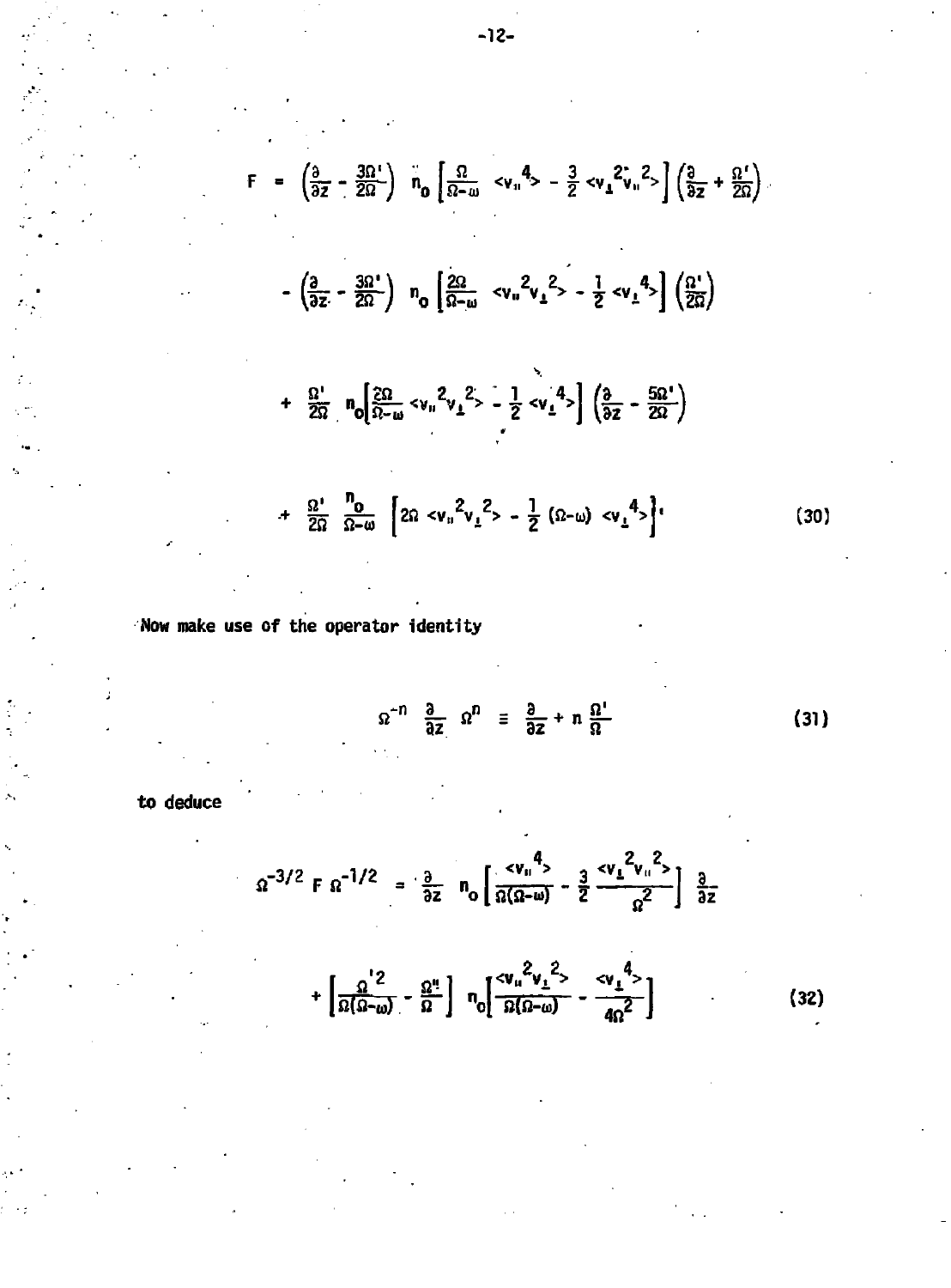Substitute in (29) and use the operator identity (31) again

$$
J_L^{(4)} = -\frac{i\epsilon_0}{\omega} \frac{\Omega^{3/2}}{\Omega - \omega} \frac{\partial}{\partial z} \frac{1}{\Omega - \omega}
$$

$$
\left\{\frac{3}{9z} \quad \omega_p^2 \quad \left[\frac{}{\Omega(\Omega-\omega)} - \frac{3}{2} \quad \frac{}{\Omega^2}\right] \quad \frac{9}{9z}
$$

$$
+\left[\frac{\Omega^2}{\Omega(\Omega-\omega)}-\frac{\Omega^n}{\Omega}\right]\omega_p^2\left[\frac{c_{V_n}^2c_{V_n}^2}{\Omega(\Omega-\omega)}-\frac{c_{V_n}^4}{4\Omega^2}\right]\}
$$
\n
$$
\frac{1}{\Omega-\omega}\frac{\partial}{\partial z}\frac{\Omega^{1/2}}{\Omega-\omega}E_L\tag{33}
$$

Use the operator identity (31) on the expression (19) for  $J_L^2$  (2)

 $\epsilon$ 

$$
J_L^{(2)} = \frac{i\epsilon_0}{\omega} \frac{\Omega^{3/2}}{\Omega - \omega} \frac{a}{\Omega z} \omega_p^2 \left[ \frac{c v_n^2}{\Omega(\Omega - \omega)} - \frac{c v_1^2}{2\Omega^2} \right] \frac{a}{\Omega z} \frac{\Omega^{1/2}}{\Omega - \omega} E_L \qquad (34)
$$

Assume cold electrons so that the electron current can be lumped in with  $J_L^{(0)}$  using (13);

$$
J_L^{(0)} = -\frac{i\epsilon_0}{\Omega_1 - \omega} \frac{\omega_{pi}^2}{E_L} + \frac{i\epsilon_0}{\Omega_2 + \omega} \frac{\omega_{pe}^2}{\Omega}
$$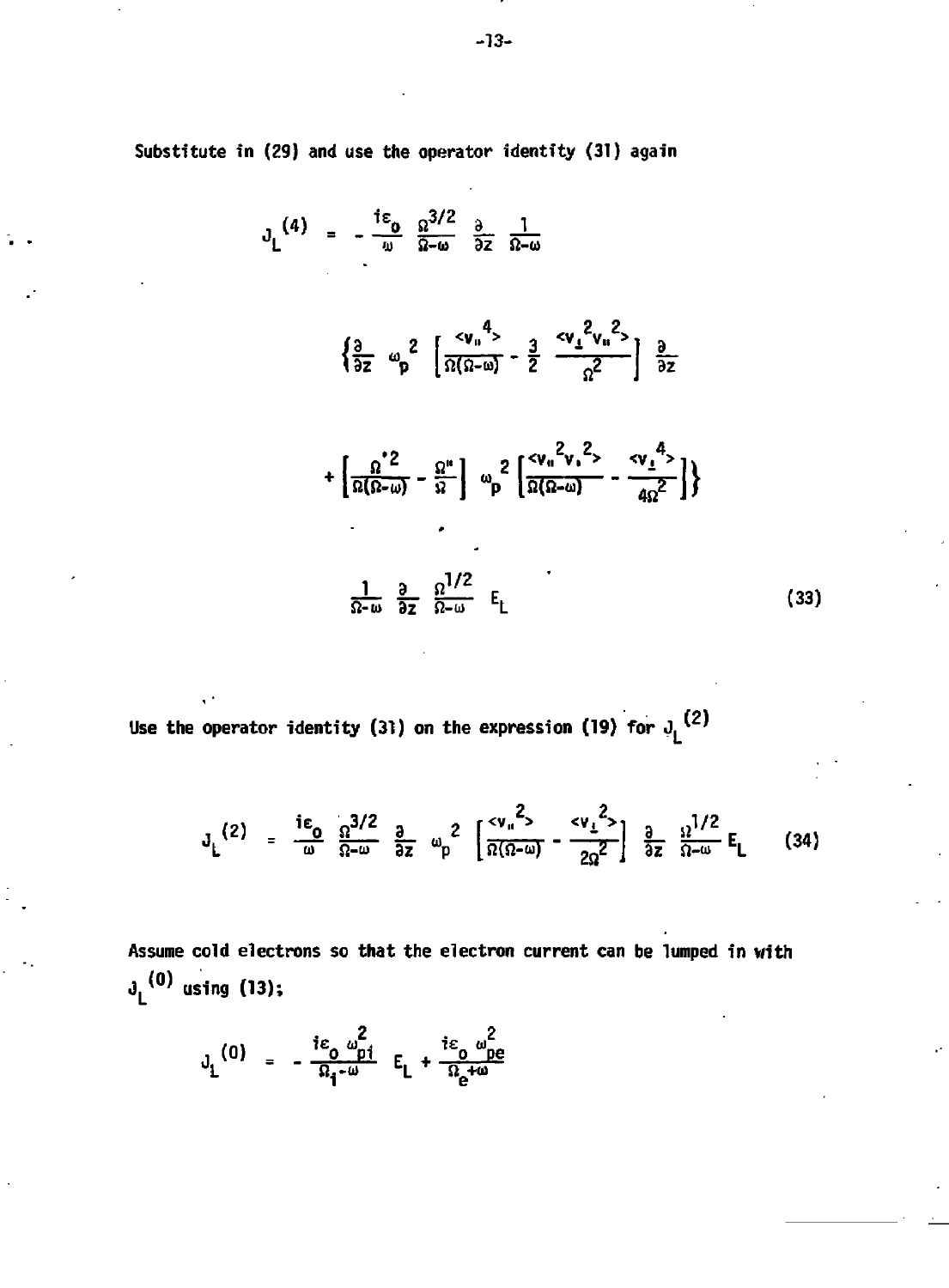$$
\tilde{=} - \frac{i \epsilon_0}{\Omega(\Omega - w)} \omega \tag{35}
$$

Rewrite the wave equation  $(8)$  using the operator identity  $(31)$ 

 $\overline{1}$ 

$$
\frac{c^2}{\omega^2} \quad \Omega^{3/2} \quad \left[ \frac{3}{2} \quad \Omega^{-2} \quad \frac{3}{2} + \frac{7}{8} \quad \frac{\Omega^{1/2}}{\Omega^{4}} \right] \quad \Omega^{1/2} \quad E_{L}(z) + E_{L}(z) + \frac{i J_{L}(z)}{\varepsilon_{0} \omega} = 0 \quad (36)
$$

Substitute (33), (34), (35) into (36); this results in the manifestly selfadjoint O.D.E.

$$
\left\{\frac{3}{2z} - \frac{c^2}{2z} + \frac{a^2}{2z} + \frac{7}{8} - \frac{c^2 a^2}{24} + \frac{a^2}{24} \frac{a^2}{(2-\omega)}\right\}
$$
  
+ 
$$
\frac{1}{2z-\omega} - \frac{3}{2z} - \frac{a^2}{24} - \frac{a^2}{24} \left[\frac{a^2}{24z^2} - \frac{a^2}{24} \left(\frac{a^2}{22} - \frac{a^2}{24} - \frac{a^2}{24} - \frac{a^2}{24} - \frac{a^2}{24} - \frac{a^2}{24} - \frac{a^2}{24} - \frac{a^2}{24} - \frac{a^2}{24} - \frac{a^2}{24} - \frac{a^2}{24} - \frac{a^2}{24} - \frac{a^2}{24} - \frac{a^2}{24} - \frac{a^2}{24} - \frac{a^2}{24} - \frac{a^2}{24} - \frac{a^2}{24} - \frac{a^2}{24} - \frac{a^2}{24} - \frac{a^2}{24} - \frac{a^2}{24} - \frac{a^2}{24} - \frac{a^2}{24} - \frac{a^2}{24} - \frac{a^2}{24} - \frac{a^2}{24} - \frac{a^2}{24} - \frac{a^2}{24} - \frac{a^2}{24} - \frac{a^2}{24} - \frac{a^2}{24} - \frac{a^2}{24} - \frac{a^2}{24} - \frac{a^2}{24} - \frac{a^2}{24} - \frac{a^2}{24} - \frac{a^2}{24} - \frac{a^2}{24} - \frac{a^2}{24} - \frac{a^2}{24} - \frac{a^2}{24} - \frac{a^2}{24} - \frac{a^2}{24} - \frac{a^2}{24} - \frac{a^2}{24} - \frac{a^2}{24} - \frac{a^2}{24} - \frac{a^2}{24} - \frac{a^2}{24} - \frac{a^2}{24} - \frac{a^2}{24} - \frac{a^2}{24} - \frac{a^2}{24} - \frac{a^2
$$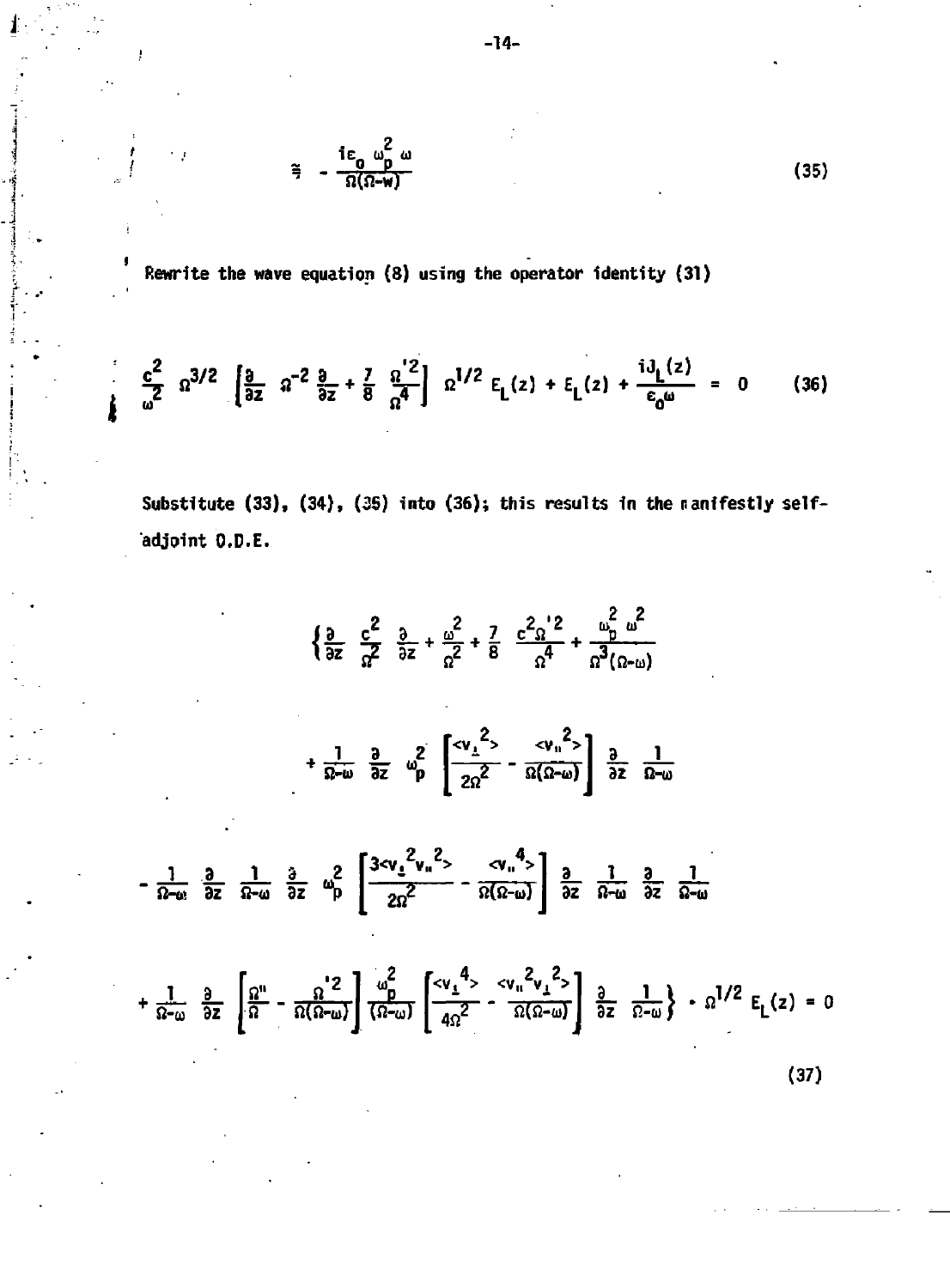**Note the strong family resemblance between three of the objects in square brackets. Indeed, when the ion distribution is bimaxwellian** 

$$
\frac{3c\mathsf{v}_{\perp}^{2}\mathsf{v}_{\parallel}^{2}}{2\Omega^{2}} - \frac{c\mathsf{v}_{\parallel}^{4}}{\Omega(\Omega-\omega)} = 3c\mathsf{v}_{\parallel}^{2} \left[ \frac{c\mathsf{v}_{\perp}^{2}}{2\Omega^{2}} - \frac{c\mathsf{v}_{\parallel}^{2}}{\Omega(\Omega-\omega)} \right]
$$
(38)

$$
\frac{\langle v_1^4 \rangle}{4\Omega^2} - \frac{\langle v_n^2 v_1^2 \rangle}{\Omega(\Omega - \omega)} = \langle v_1^2 \rangle \left[ \frac{\langle v_1^2 \rangle}{2\Omega^2} - \frac{\langle v_n^2 \rangle}{\Omega(\Omega - \omega)} \right] \tag{39}
$$

**(40)** 

t

**The equation (37) is not yet in a form suitable for numerical computation. Define the following normalized quantities in terms of the midplane (z = 0) plasma parameters:** 

$$
b(z) = \Omega(z)/\Omega(0)
$$

ł

**w/Ω(0)** 

$$
c_{\mathbf{A0}} = c \Omega(0)/\omega_{\mathbf{D}i}(0)
$$

 $s \equiv z \omega_{pi} (0)/c$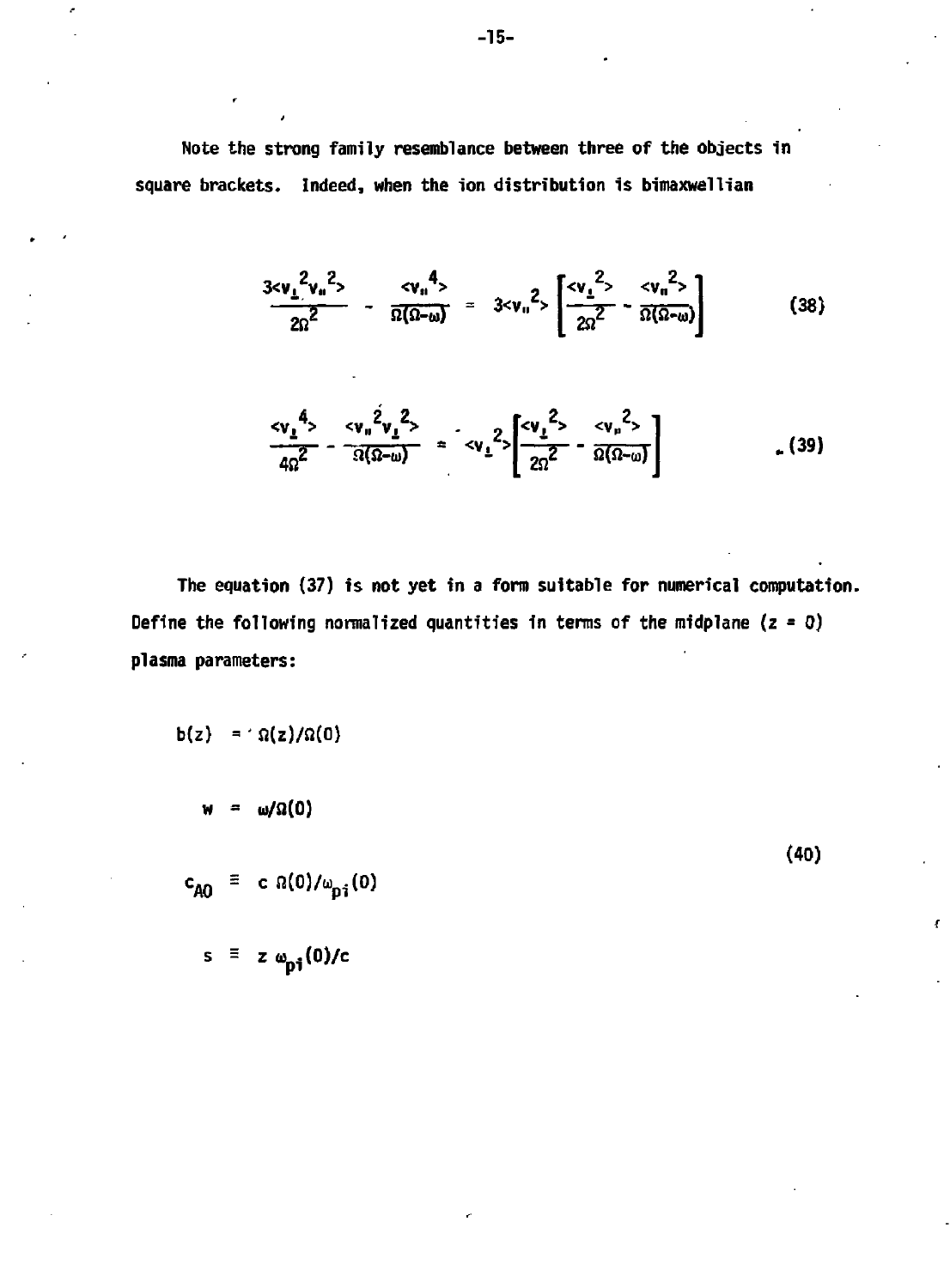$$
\beta_{\perp}^{0}(z) \equiv \omega_{\text{pi}}^{2}(z) \langle v_{\perp}^{2} \rangle (z) / \Omega^{2}(0) c^{2}
$$
\n
$$
\beta_{\text{H}}^{0}(z) \equiv 2 \omega_{\text{pi}}^{2} (z) \langle v_{\text{H}}^{2} \rangle (z) / \Omega^{2}(0) c^{2}
$$
\n
$$
N(z) = n(z) / n(0)
$$
\n(41)

$$
\beta_{11}^{0}(z) \equiv \omega_{pi}^{2}(z) \omega_{pi}^{2}(0) \langle v_{1}^{4}\rangle(z)/2\Omega^{4}(0) c^{4}
$$
\n
$$
\beta_{1n}^{0}(z) \equiv 2 \omega_{pi}^{2}(z) \omega_{pi}^{2}(0) \langle v_{1}^{2}v_{n}^{2}\rangle(z)/\Omega^{4}(0) c^{4}
$$
\n
$$
\beta_{mn}^{0}(z) \equiv 4 \omega_{pi}^{2}(z) \omega_{pi}^{2}(0) \langle v_{n}^{4}\rangle(z)/3\Omega^{4}(0) c^{4}
$$
\n(42)

**Note that in case the ion distribution is bimaxwellian** 

÷.

$$
\beta_{\perp\perp}^{0} = (\beta_{\perp}^{0})^{2}/N
$$
\n
$$
\beta_{\perp\perp}^{0} = \beta_{\perp}^{0} \beta_{\parallel}^{0}/N
$$
\n
$$
\beta_{\perp\perp}^{0} = (\beta_{\parallel}^{0})^{2}/N
$$
\n(43)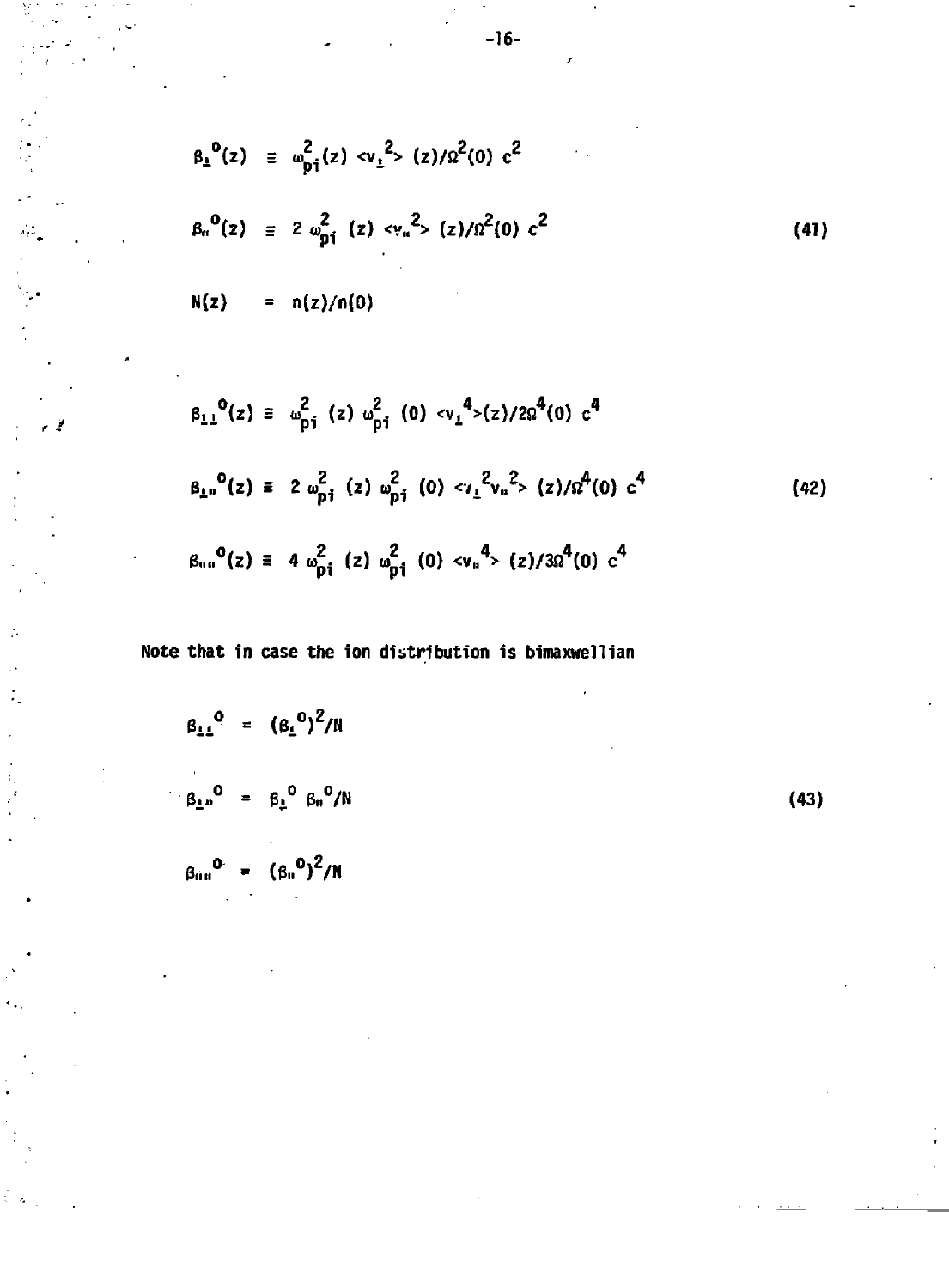$$
\beta_{L}^{0} = N^{2} \beta_{L}(0)
$$
\n
$$
\beta_{n}^{0} = N \beta_{n}(0)
$$
\n
$$
N = (1-r) b/(b-r)
$$
\n
$$
r = [\beta_{L}(0) - \beta_{n}(0)]/\beta_{L}(0)
$$
\n
$$
\begin{aligned}\nMultiply (37) by \alpha^{3/2}(0)/\omega_{pi}^{2}(0);\\
\frac{3}{25} \frac{1}{b^{2}} \frac{3}{25} + \frac{w^{2}}{b^{2}} \frac{c_{A0}^{2}}{c^{2}} + \frac{7}{8} \frac{b^{2}}{b^{4}} + \frac{N}{b^{3}(b-w)} \\
+ \frac{1}{2} \frac{1}{b-w} \frac{3}{25} \left[ \frac{\beta_{L}^{0}}{b^{2}} - \frac{\beta_{n}^{0}}{b(b-w)} \right] \frac{3}{25} \frac{1}{b-w} \\
- \frac{3}{4} \frac{1}{b-w} \frac{3}{25} \frac{1}{b-w} \frac{3}{25} \left[ \frac{\beta_{L}^{0}}{b^{2}} - \frac{\beta_{n}^{0}}{b(b-w)} \right] \frac{3}{25} \frac{1}{b-w} \\
+ \frac{1}{2} \frac{1}{b-w} \frac{3}{25} \left[ \frac{b^{*}}{b} - \frac{b^{2}}{b(b-w)} \right] \frac{1}{(b-w)^{2}} \left[ \frac{\beta_{L}^{0}}{b^{2}} - \frac{\beta_{nu}^{0}}{b(b-w)} \right] \frac{3}{25} \frac{1}{b-w} \frac{3}{25} \frac{1}{b-w} \text{ b}^{1/2} E_{L} = 0\n\end{aligned}
$$
\n(45)  
\nwhere now primes denote derivatives with respect to s.

à

P

 $-17-$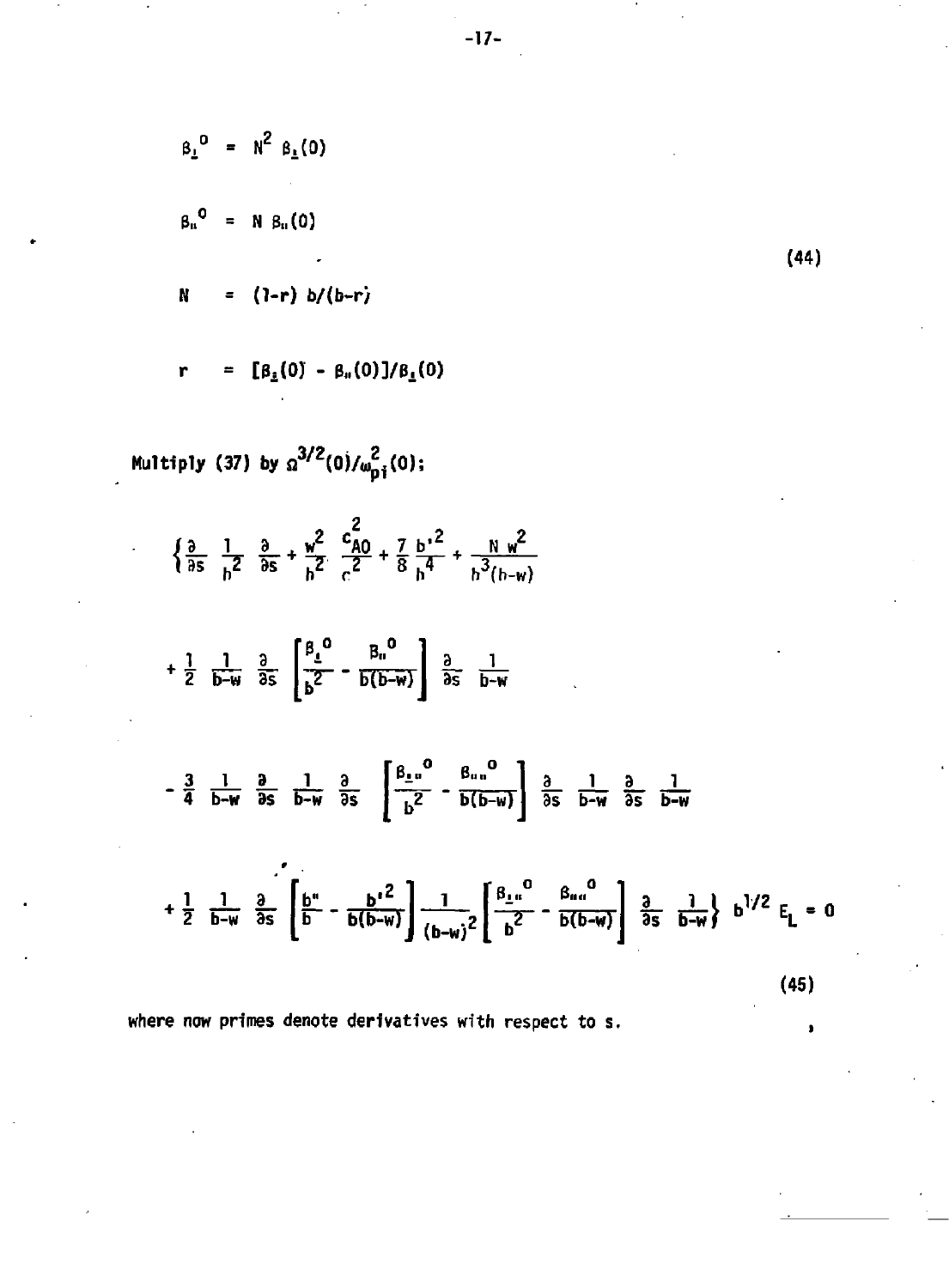**In case the ion distribution is bimaxwei1ian** 

$$
\begin{aligned}\n&\left\{\frac{\partial}{\partial s} - \frac{1}{b^2} - \frac{\partial}{\partial s} + \frac{w^2}{b^2} - \frac{c_{A0}^2}{c^2} + \frac{7}{9} - \frac{b^2}{b^4} + \frac{w^2}{b^2} - \frac{1-r}{(b-r)(b-w)}\right\} \\
&+ \frac{1}{2} - \frac{1}{b-w} - \frac{3}{\partial s} - \frac{1}{\partial w} + \frac{3}{\partial s} - \frac{1}{b-w} - \frac{r-w}{\partial s} - \frac{3}{\partial w} + \frac{1}{\partial s} - \frac{1}{\partial w} + \frac{r-w}{\partial s} - \frac{3}{\partial w} + \frac{1}{\partial s} - \frac{3}{\partial w} + \frac{1}{\partial s} - \frac{3}{\partial w} + \frac{1}{\partial s} - \frac{3}{\partial w} + \frac{1}{\partial s} - \frac{3}{\partial w} + \frac{1}{\partial s} - \frac{3}{\partial w} + \frac{1}{\partial s} - \frac{1}{\partial w} + \frac{3}{\partial s} - \frac{1}{\partial w} + \frac{3}{\partial s} - \frac{1}{\partial w} + \frac{1}{\partial s} - \frac{1}{\partial w} + \frac{3}{\partial s} - \frac{1}{\partial w} + \frac{1}{\partial s} - \frac{1}{\partial w} + \frac{3}{\partial s} - \frac{1}{\partial w} + \frac{1}{\partial s} - \frac{1}{\partial w} + \frac{1}{\partial s} - \frac{1}{\partial w} + \frac{1}{\partial s} - \frac{1}{\partial w} + \frac{1}{\partial s} - \frac{1}{\partial w} + \frac{1}{\partial s} - \frac{1}{\partial w} + \frac{1}{\partial s} - \frac{1}{\partial w} + \frac{1}{\partial s} - \frac{1}{\partial w} + \frac{1}{\partial s} - \frac{1}{\partial w} + \frac{1}{\partial s} - \frac{1}{\partial w} + \frac{1}{\partial s} - \frac{1}{\partial w} + \frac{1}{\partial s} - \frac{1}{\partial w} + \frac{1}{\partial s} - \frac{1}{\partial w} + \frac{1}{\partial s} - \frac{1}{\partial w} + \frac{1}{\partial s} - \frac{1}{\partial w} + \frac
$$

As a way of connecting back with the physical idea that the anisotropy **provides the driving term for the instability, recall that the dispersion function for the parallel-propagating AIC mode in a bimaxwellian plasma is** 

$$
D = -\frac{k^2 c^2}{\omega^2} + 1 + \frac{\omega_p^2}{\Omega(\Omega - \omega)} - \frac{\omega_p^2}{2\omega^2} \left( \frac{c v_1^2}{2 c v_n^2} - \frac{\Omega}{\Omega - \omega} \right) \left( \frac{-\Omega + \omega}{k \sqrt{2 c v_n^2}} \right) \tag{47}
$$

**Stability in this case is determined solely by the sign of the factor preceding the Z'-function. This sign does not change along a field line,**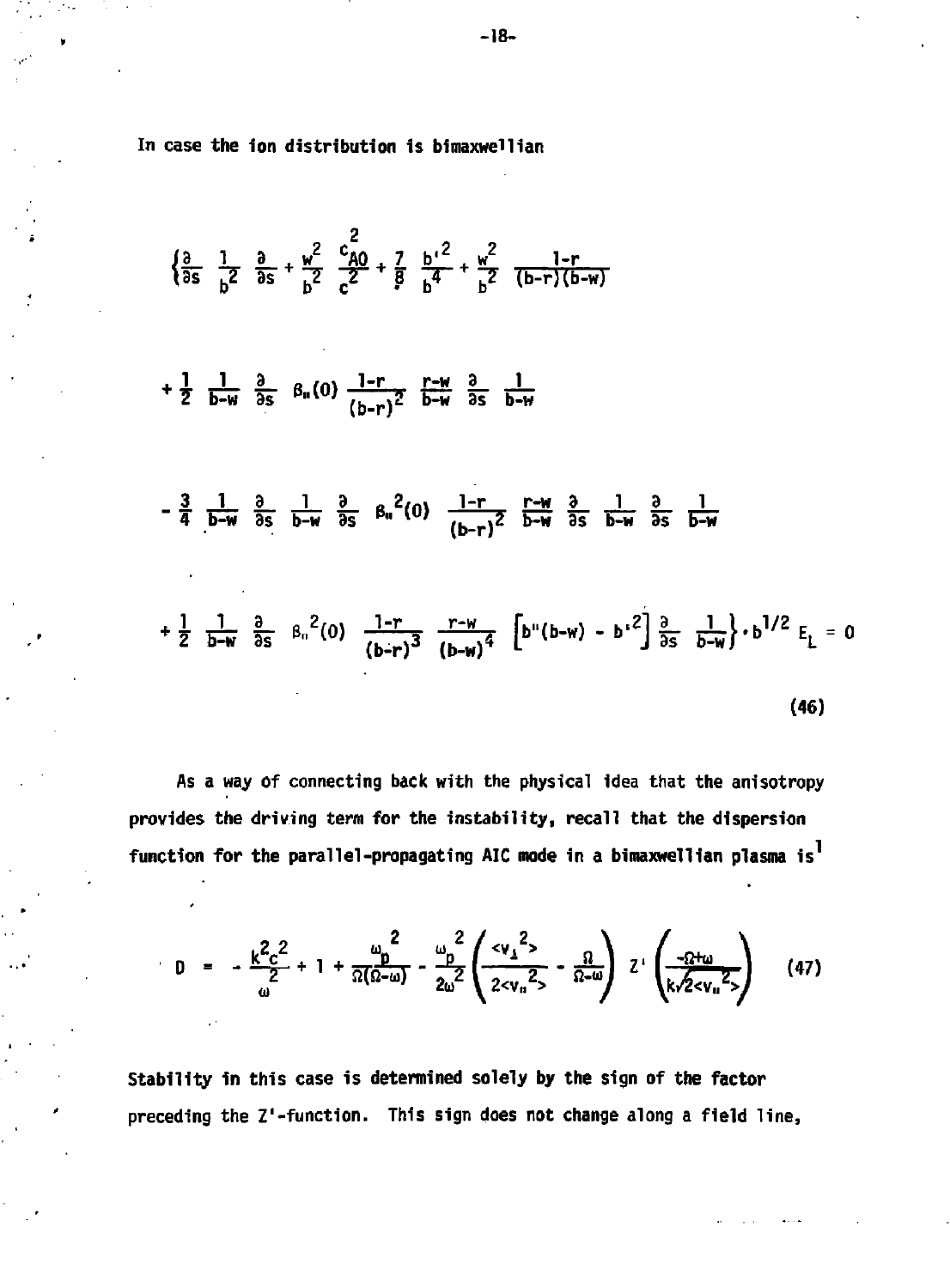**provided that the mode frequency is below the midplane ion gyrofrequency.**  Multiply (47) by  $\Omega^2(0)/\omega_{\text{D}i}^2(0)$  and make use of the normalized variables **(40) - (44); define ip** *=* **3/8s;** 

D = 
$$
-\frac{p^2}{w^2} + \frac{c_{A0}^2}{c^2} + \frac{1-r}{(b-w)(b-r)} - \frac{(1-r)(r-w)b^2}{2(b-r)^2(b-w)w^2} \cdot \frac{1-r}{p\sqrt{a_1(0)}}
$$
 (48)

Stability for any value of  $b > 1$  is determined by the sign of r-w which **is the anisotropy driving term evaluated at the m.dplane.** 

**The sequence of computations leading from the hierarchy of equations (10), (11), (12) to the currents (33), (34), (35) has been duplicated on a computer using the (highly interactive) symbolic manipulation system 12 HACSYMA. The end-products of this manipulation process are expressions in which the differentiations with respect to z are carried out as far as possible.** These expressions in the case of  $J_L^{(2)}$ ,  $J_L^{(4)}$  have very many **terms and are not displayed, merely stored. To carry out the check, we type in the hand-obtained compact forms (33), (34) and let the computer carry out all the differentiations with respect to z; then we command the computer to subtract these forms from the previously-stored expressions. When the difference is zero, we have confidence that all bugs have been removed both from the symbolic manipulation process and from the hand calculation. The system commands, together with explanatory paragraphs, are displayed in the printout which occupies the succeeding few pages.** 

**-19-**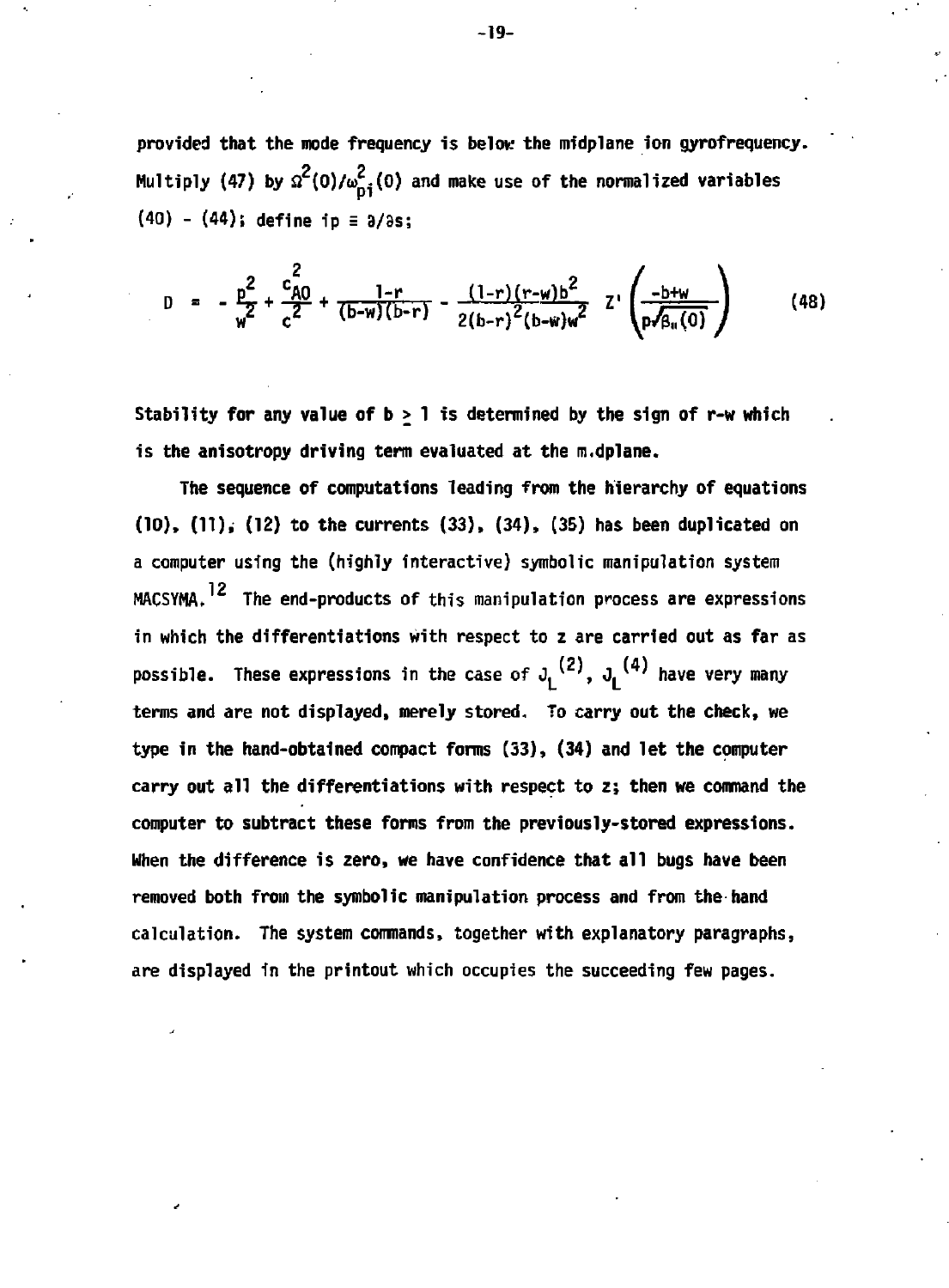**/\* 8/22/77 Problem from Duncan C. Watson, LLL. Linearized Vlasov equation describing the AIC mode expanding f[L] in terras of the small parameter d/dz .**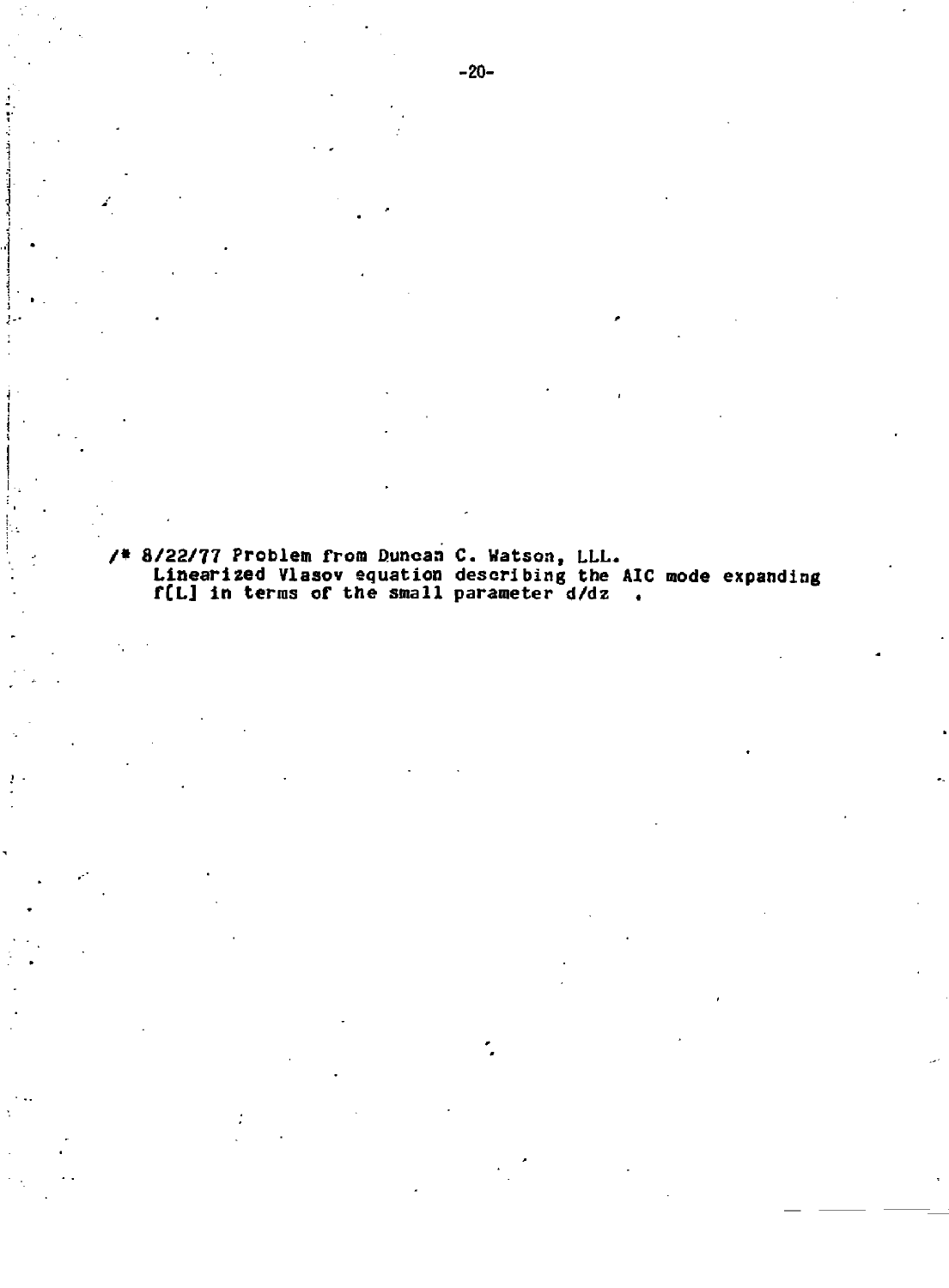**/\* In order to see the time taken for each command, set the MACSYMA "flag" SHOWTIME to "all". The times will be given in milliseconds of processor time, with the additional information of how much of that time was spent in storage reclamation (gc or "garbage collection"). •/ shcwtiiae:all\$** 

 $\sim$  1

**/\* Because this problem requires storage of several expressions whose size cannot be predicted beforehand, we wish to specify to MACSYMA that it should allocate storage dynamically, as needed, up to the full machine capacity, as the calculation proceeds. Without this setting, the system will periodically ask the user if he wishes more storage. \*/ dynamalloc:true\$** 

**/\* A number of names will be used to designate functions from the original notes. The fact that certain of these names are functions of some of the others must be made explicit, so that, for example, MACSYMA can compute the derivative of omega <=om, here) with respect to z, and represent it internally as "diff(om,z)", whereas small omega (\*• w, here) when differentiated with respect to z, results in 0. A shorthand for omega-w which we introduce for the first time in the next command, is dom=omega-w. This abbreviates the input, output, and most importantly, the intermediate expressions. \*/ dependencies(dom(z),om(z),fO(z,vr,vl),n(z),el(z))\$ /•vr = Velocity perpendiculaB, vl = Velocity parallel. •/** 

**/ <sup>3</sup> The zeroth order is given •/ fl[0]:-q/m\*diff(fO,vr)\*el/Ji/dom\$** 

**/• Before we forget, we had better tell the simplifier that the derivative of dots wrt z is the same as the derivative of cm wrt z, and should be converted to the latter form whenever generated. \*/ tellsimpCdiff(dom,2),'diff(om,z))\$** 

**/\* the "n" array is not really an array, but a set of subscripted**  names, where we denote by n[i,j] the quantity  $\langle v1 \rangle$ i\*vr^j>. Using a **functional notation for these moments would result in rather nasty**  circumlocutions in MACSYMA, For example, moment(vl<sup>-2\*</sup>vr<sup>-2</sup>) is a function of **neither vl nor vr, but of z! The simplifications based on physical considerations are embodied in these transformation rules given to the simplifer. »/ tell3imp('diff(n£i|,0],z),'diff(on],z)/ora\*(n[4,0)-3/2\*nl2,2J>>\$ tellsimp(«diff(r1[2,2],z),,diff(om,z)/om»C2»n[2,2)-1/2«n[0,4]))\$ tellsimp('diff(n[2,0],z>,,diff(om,z)/omȣn[2,0]-nt0,2]/2))\$** 

**/\* The next iteration for fl can be picked out by sight, and since it must be typed in one way or another, we simply set it up here \*/** 

**fl£U:(-\*i»q/m\*{diff<fO,vr)»vl/w«diff(el,z)-diff(fO,vl)«vr/w»diff(el,z)) +>i\*q/m/w\*dirf(ora,z)/2/ora«(vl»diff(fO,vr)\*vr»diff<fO,vl))»el -vl\*diff(fl[0],z)-diff(om,z)/2/om«vr«(vl»diff(flt0],vr)-vr\*diff(fl!:0],vl))) /Ji/dom\$** 

**/\* For all** *i* **>=2 we can iterate this equation. However, the only contributions are made from the last part, which is reproduced here: \*/** 

**fl[j]:=(\*vl«diff(fl[j\*l],z)\*diff(ora,z)/2/oni«vr« (vl»diffCri[j-1],vr)-vr\*diff(fl[>1J,vl)))/Ji/dcm\$** 

**/ \* In order to conveniently apply the integration rules, we first must counteract MACSYMA's built-in facilit y which transforms multiple derivative s into a briefe <sup>1</sup> form than we wish. For example, diff(cliff (om,z),z )**  is changed to 'diff(om,z,z). This is changed, by the application of rule rd **defined below, to d[z](d[z](om))• The program "diffsimp" does moat of the work, and uses variou. facilitie s in MACSYMA to change the Internal form of the expression, when "rd" is used. \*/** 

**.** *-tt-*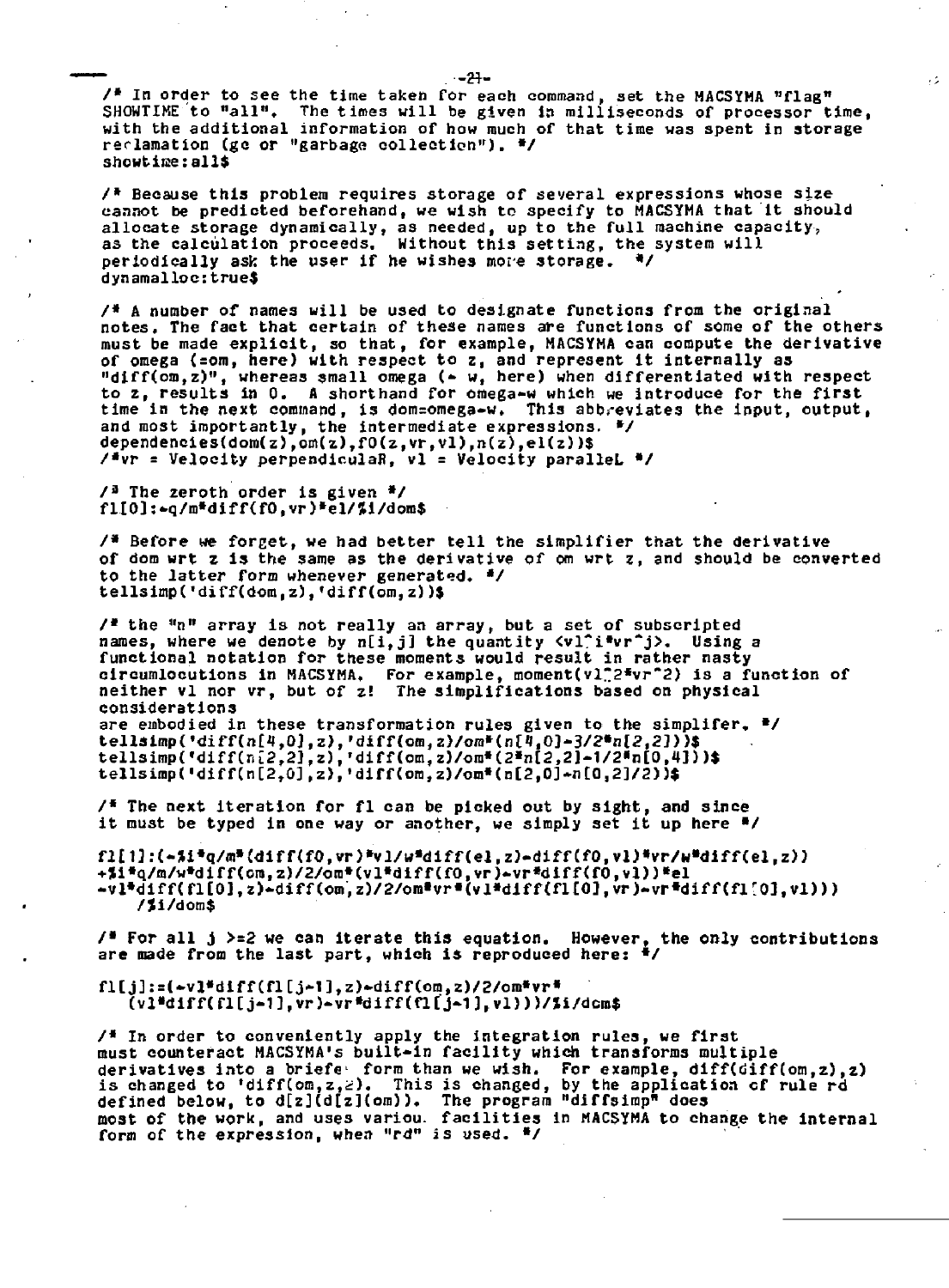```
••.-I2B_L_ -22- _____ 
      rd(x):=1f atom(x)or inpart(x,0)#nounify(diff) then false else diffsimp
      (substinpart("[",xtO>)$ 
     translate(rd)$ 
      diir fsimp(z'): sbloek (te , x1 ,n1 ] , 
\mathbf{if} rest(z)=[ ] then \mathbf{return}(\mathbf{z}[1]).
      e:z[l],x1jz[2],n1:zl3] , 
      if n! = 0 then return(diffsimp(cons(e,rest(z, 3)))),
      return(d[x1Kdiff3imp(cons(e,cons(x1 ,cons(n1<-1 ,rest(z,3)))))>)) $ 
      / * Pattern matching wil l be used to "pass" the J operation, which integrates, 
      from left.t o right over each expression. The use of anyl, any2, or any3 
      in the rule definitions signals a pattern variable matching "anything".
      The pattern variable nonv will match a subexpression free of vr, vl and fO. */
      matchdeclare([any1,any2,any3],true)$ 
      matehdeclare(nonvt freeof(vr,vl,f0 ) )$ 
      defrule(r2a, j(vr^any1*vl^any2*nonv*d[z](fO)),
         nonv*dtz](j(vr"any1»vl7any2»f0)))$ 
      defrule(r2b,i(vr<sup>*</sup>any1*vl<sup>*</sup>any2*nonv*d[z](d[z](f0))),
         rionv*d[zj.d[zJCj(vr*any1*vl~any2*fO)>)>$ 
      defrule(r2c,j(vr?any1*v1?any2*nonv*d[z](d[z](diz](fO)))),
         nonv»d[z](d[z](d[z](j(vr"any1»virany2*f0)))))$ 
      defrule(r2d > j(vr:any1*vl-any2«nonv»d[z](d[z](d[z]Cd[z](fO))))), 
        nonv*d[z](d[z](d[z](d[z](j{vr"any1»vl*any2*f0))))))$ 
      defrule(r3 , j(vr;any1»virany2*f0»nonv) ,n[any2,anyU1]*nonv/2)$ 
      / » Declaring J linear-means j(a+b) ==> j(a)+j(b) V 
      declare(j,linear) $ 
      defrule(r4,j(d£vrKany1)«any2), -j(diff(vr,
;2*any2,vr)*any1/vr?2) )$ 
      defrule(r5,j(d[vl](any1)*any2), -j(diff{any2,vl)*any1 ) )$ 
      / * The next two line s simplify moments for certain expressions. */ 
      matchdeclare(oddnumt
 ?oddp)$ 
      defrule(r6,n[oddnum,any1],0)$ 
      / * The next rul e changes d[z]'s back into derivatives, •/ 
     defrule(r8,d[z](any1),diff(aay1 f z)) $ 
     /* The setting of derivabbrev to true simply changes the display
     of derivative s t o make partial derivative s look like subscripts. */ 
     derivabbrev:true$ 
     / * items of interest are (-5i\pi n/q) * j(f1[n]) for n=0,1,2,...thes e correspond to (Si*q?2/(2*m)) * handcomputed values */ 
     / * APRULES is a program which applie s the rules 
     defined above, in a systematic order. */ 
      aprules(mm):=block(texpop,temp], 
      expop:6, 
      te<ap:apply1( ev((-%i*m/q)»mm,expandtdiff) ,rd), 
           / » change diff<a,b) to d[b](a ) »/ 
     temp: apply2( 
          ,r2a,r2b,r2c,r2d,r3,r4,r5,r6), /* "integrate" */
  r r2a,r / 2b,r2c t r2d,r3,r1,r5,r6), / * "integrate" */ 
.*•»• return(applyb1(tenip,r8) / • change back to "diff" »/)) $
```
 $\mathcal{F}_\mathbf{a}$ 

 $\cdot$  :

ŕ,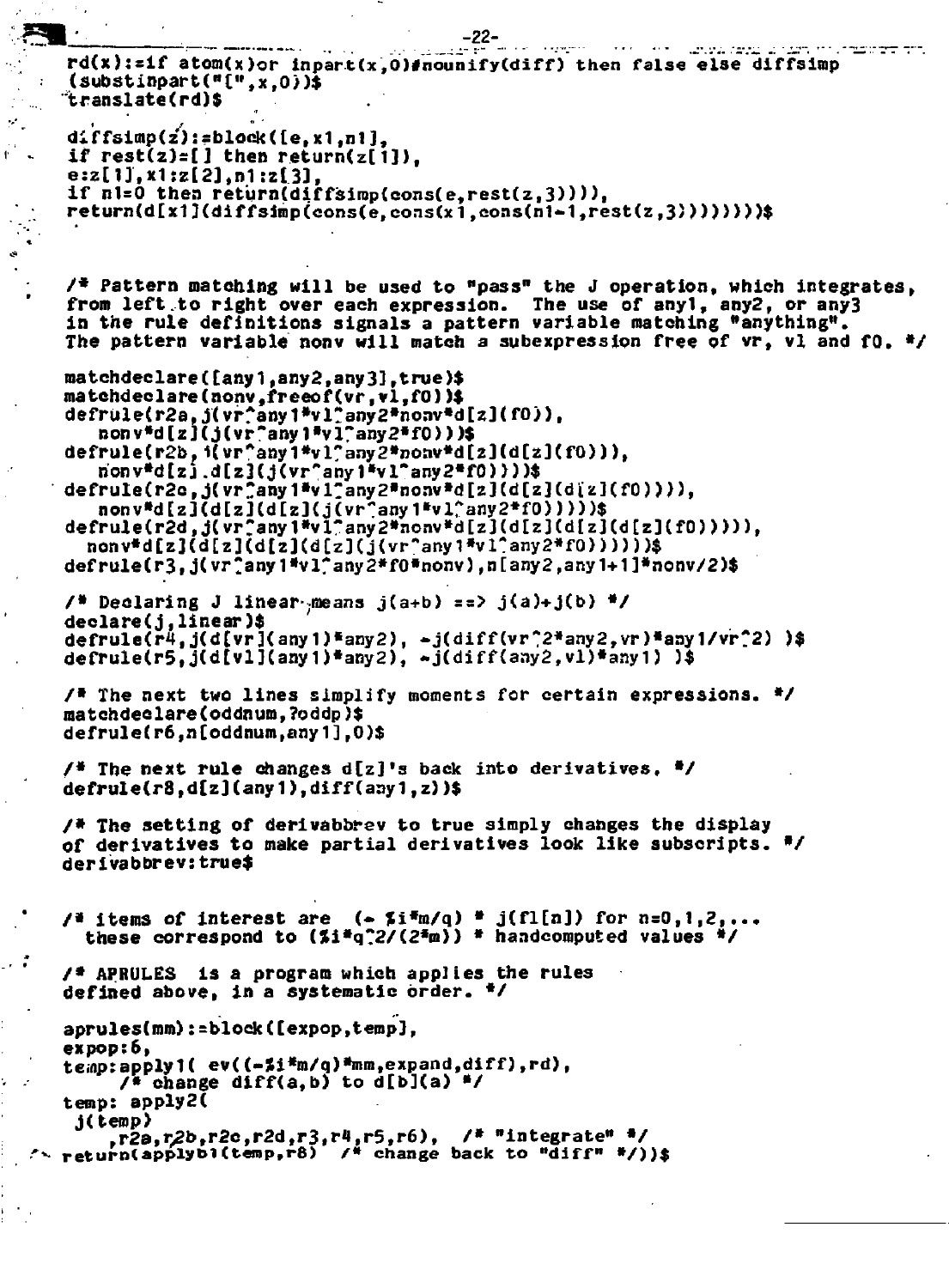**ttyoff:false \$ jO:apruies(fl£0]); jl:aprules(fl[1]); / \* This is identicall y zero.** *.\*/*  **j2:aprules(fl[2]);** /\* This has 26 distinct terms. \*/ **j3:aprules(fl[3J); / » This is identicall y zero. \*/ / \* for fourth order, we have t o work harder sinc e fl[4 ] is huge.**  In fact, fl[3] has 173 distinct terms. Our strategy is to push each part of f[3] through the following formula **separately. \*/ fourthterm(h):\*1/(Ji\*doro)\* <-vl»diff(h,z)-diff(om,z)/2/ori\*vr«vl\*diff(h,vr))\$ pap(h):=block([term],**  term:aprules(fourthterm(h)), **print(term),**  loadfile(dun4.ans), /\* has a value for ans, fl3 \*/ **anszans+ttr-n, fl3:sub3tinpart(0,fl3,T), save([dunl,ans],f13,ans)***)\$*  **/ \* The programmed application of rules (pap) above, saves a fil e at each iteration, which can be restarted in case of a computer crash, (the time to complete this computation is several cpu minutes) \* / /•These tt'o commands initializ e the "dump" file . \*/ ans:0\$ save([dunt,ans],ans)\$ fl3:ev(flt3],expand,oii'f)\$ / \* We remove from storage those items we do not need to proceed. \*/ kill(labels,j0,j1,j2,j3,fl) \$ / \* DOIT is the main loop iterating through fl3 . »/ doit():=unless fl3=0 do papdnpart (fl3,1 ) )\$ doitall():=block(doit(),logout()) \$ / \* At the conclusion of the "Batching" of this file , one may invoke DOITALU )\$**  and then type <control w><control z><control p>:DISOWN **to enter the job into the background operation of the MACSYMA system. At some time in the future, the job will finish, log itsel f out, and leave behind the fil e dunl ans. Two items will be stored on the file : ans (which is the computed jl) , and fl3 (which should be 0). If fl 3 i s not**  zero, the job did not finish (probably due to a computer crash). **The program can be restarted using "DOIT". The hand-computed formulas were typed in to the fi duntes >,**  and the operations carried out by MACSYMA (e.g. differentiation, expansion) so as to make the results comparable. The difference between the **two sets of expressions, simplified appropriately, is 0 for j2 and j4 (jO, jl , and J3 are trivial) . \* /**